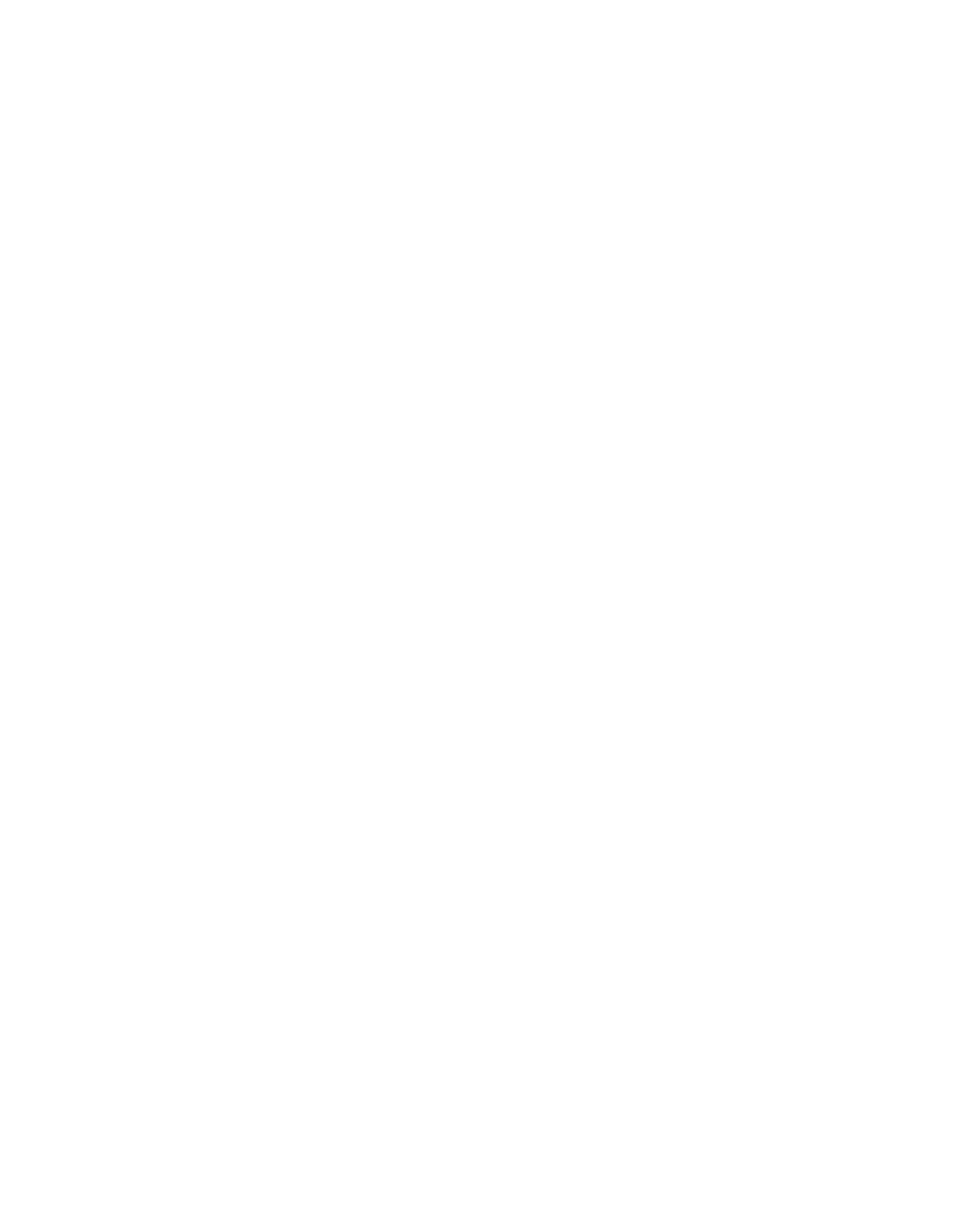### **About you**

**1.1 Are you?** *(Tick one only)* 

- $01$  Male
- $02$  Female

**1.2 In what year were you born?**

**1.3 What is your marital status?** *(Tick one only)*

- 01<sup>O</sup> Single
- $10^{2}$  Married / Civil partnership
- $03$  Cohabiting (includes same sex couples)
- 04 $\bigcirc$  Separated (includes same sex couples)
- 05<sup>O</sup> Divorced
- 06<sup>O</sup> Widowed

**1.4 Where were you born?** *(Tick one only)*

- 01<sup>O</sup> Jersey
- <sup>02</sup> Elsewhere in the British Isles\* or the Republic of Ireland
- 03 Portugal or Madeira
- 04 O Poland
- <sup>05</sup> Other European country, *specify country:* **\_\_\_\_\_\_\_\_\_\_\_\_\_\_\_\_\_\_\_\_\_**
- <sup>06</sup> Elsewhere, *specify country:* **\_\_\_\_\_\_\_\_\_\_\_\_\_\_\_\_\_\_\_\_\_\_\_\_\_\_\_\_\_\_\_\_**

*\* includes: England, Wales, Scotland, Northern Ireland, other Channel Islands, Isle of Man.*

**1.5 When did your present period of continuous residence in Jersey begin?** *(Ignore periods of absence on holiday and absences during the Occupation years)*

 $01$  At birth or In (year):

**1.6 Which cultural and ethnic group do you consider you belong to?** *(Tick one only)*

| White:<br>$11\bigcirc$ Jersey                                                                                                       |  | $12^{\circ}$ British $13^{\circ}$ Irish $14^{\circ}$ Polish $15^{\circ}$ Portuguese / Madeiran |
|-------------------------------------------------------------------------------------------------------------------------------------|--|------------------------------------------------------------------------------------------------|
| Asian:<br><sup>21</sup> O Bangladeshi <sup>22</sup> O Chinese <sup>23</sup> O Indian <sup>24</sup> O Pakistani <sup>25</sup> O Thai |  |                                                                                                |
| Black:<br>$31\text{O}$ African $32\text{O}$ Caribbean                                                                               |  |                                                                                                |
| Other, or mixed:<br>41 $\bigcirc$ Please specify:                                                                                   |  |                                                                                                |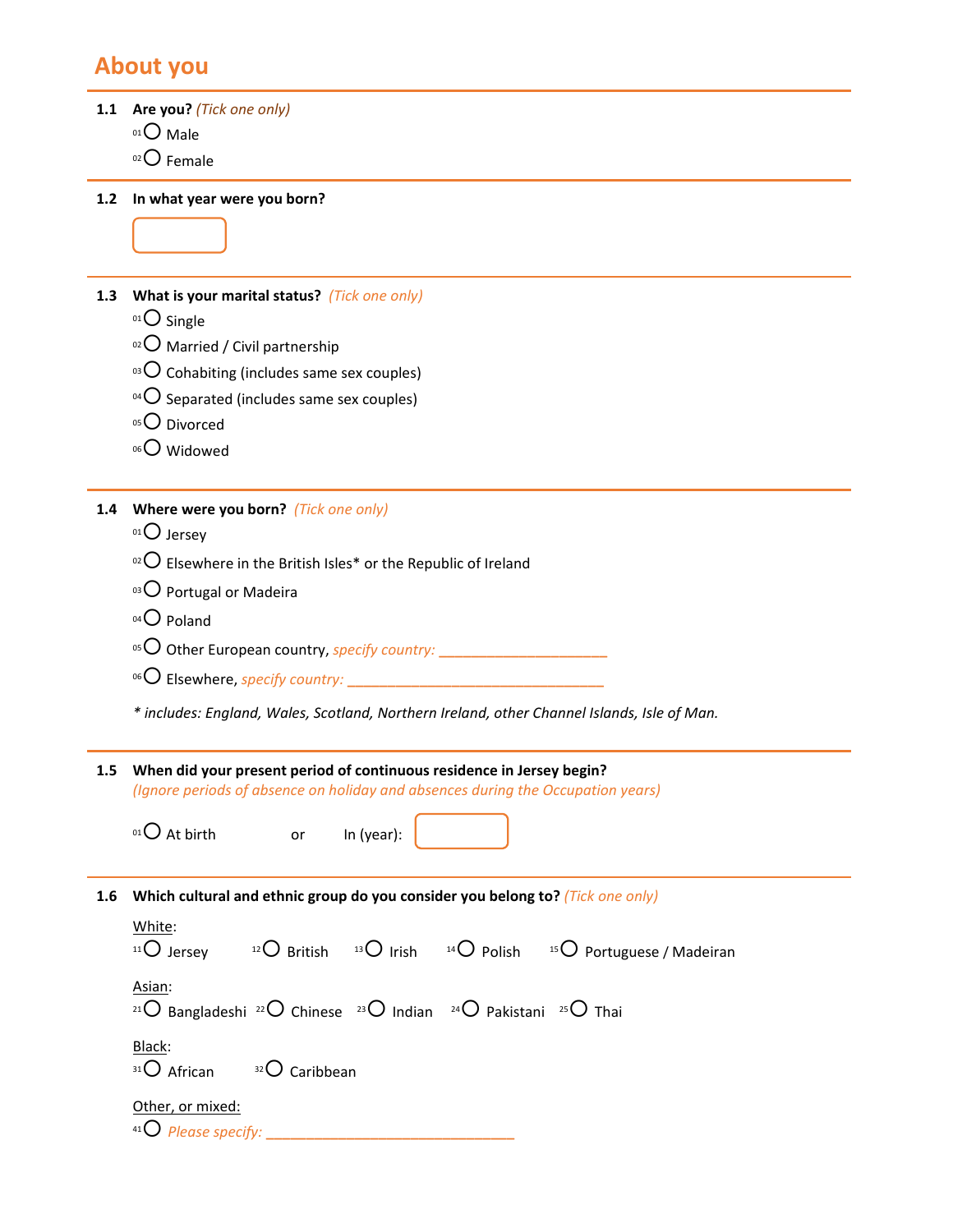| 1.7 | What is your highest educational qualification? (Tick one only)                                                                                                      |
|-----|----------------------------------------------------------------------------------------------------------------------------------------------------------------------|
|     | Please exclude any professional qualifications.                                                                                                                      |
|     | $^{01}$ No formal qualifications                                                                                                                                     |
|     | $\circ$ <sup>2</sup> O GNVQ/BTEC Introductory Diploma (Foundation)                                                                                                   |
|     | $^{03}$ O 'O' levels/CSE/GCSE/ BTEC First/ GNVQ (Intermediate)                                                                                                       |
|     | $04\bigcirc$ AS-Level                                                                                                                                                |
|     | 05 O A/A2-Level/ BTEC National/ GNVQ (Advanced)                                                                                                                      |
|     | <sup>06</sup> $O$ First Degree                                                                                                                                       |
|     | $\overline{O}$ Higher Degree (e.g. Masters/PhD)                                                                                                                      |
|     |                                                                                                                                                                      |
|     |                                                                                                                                                                      |
|     |                                                                                                                                                                      |
| 1.8 | Do you have residential qualifications? (Tick one only)<br>In other words are you entitled to buy a property, or rent 'qualified accommodation', in Jersey under the |
|     | current 'Control of Work and Housing Law'?                                                                                                                           |
|     | $01O$ Yes                                                                                                                                                            |
|     | $O02$ No                                                                                                                                                             |
|     | $03$ Don't know                                                                                                                                                      |
| 1.9 | Have you been resident in Jersey for 5 years or more? (Tick one only)                                                                                                |
|     | $01O$ Yes                                                                                                                                                            |
|     | $O02$ No                                                                                                                                                             |
|     | 03 Don't know                                                                                                                                                        |

**1.10 Approximately, what is your total gross household income?**

| <sup>01</sup> $\bigcirc$ Less than £10,000 | 06 C £50,000 - £59,999            |
|--------------------------------------------|-----------------------------------|
| $\rm ^{02}O$ £10,000 - £19,999             | $^{07}$ O £60,000 - £69,999       |
| 03 O £20,000 - £29,999                     | 08 O £70,000 - £79,999            |
| $^{04}$ O £30,000 - £39,999                | <sup>09</sup> ○ £80,000 - £89,999 |
| $\rm ^{05}O$ £40,000 - £49,999             | $10$ $\bigcirc$ £90,000 or more   |

# **Employment – your main job**

| 2.1 |                                      | Are you currently? (Tick the one which is most appropriate to you) |                 |                                  |  |  |
|-----|--------------------------------------|--------------------------------------------------------------------|-----------------|----------------------------------|--|--|
|     |                                      | Working for an employer                                            | 06              | Unemployed, looking for work     |  |  |
|     | $02$ $\begin{pmatrix} \end{pmatrix}$ | Self-employed, employing others                                    | 07(             | Unemployed, not looking for work |  |  |
|     | 03(                                  | Self-employed, not employing others                                | 08 <sup>0</sup> | In full-time education           |  |  |
|     | $04$ $\left($                        | Retired                                                            | 09              | A homemaker                      |  |  |
|     | 05C                                  | Unable to work due to long-term<br>sickness/disability             |                 | Other, please specify:           |  |  |

**► If you are not in employment go to question 3.1 "Finding out information"**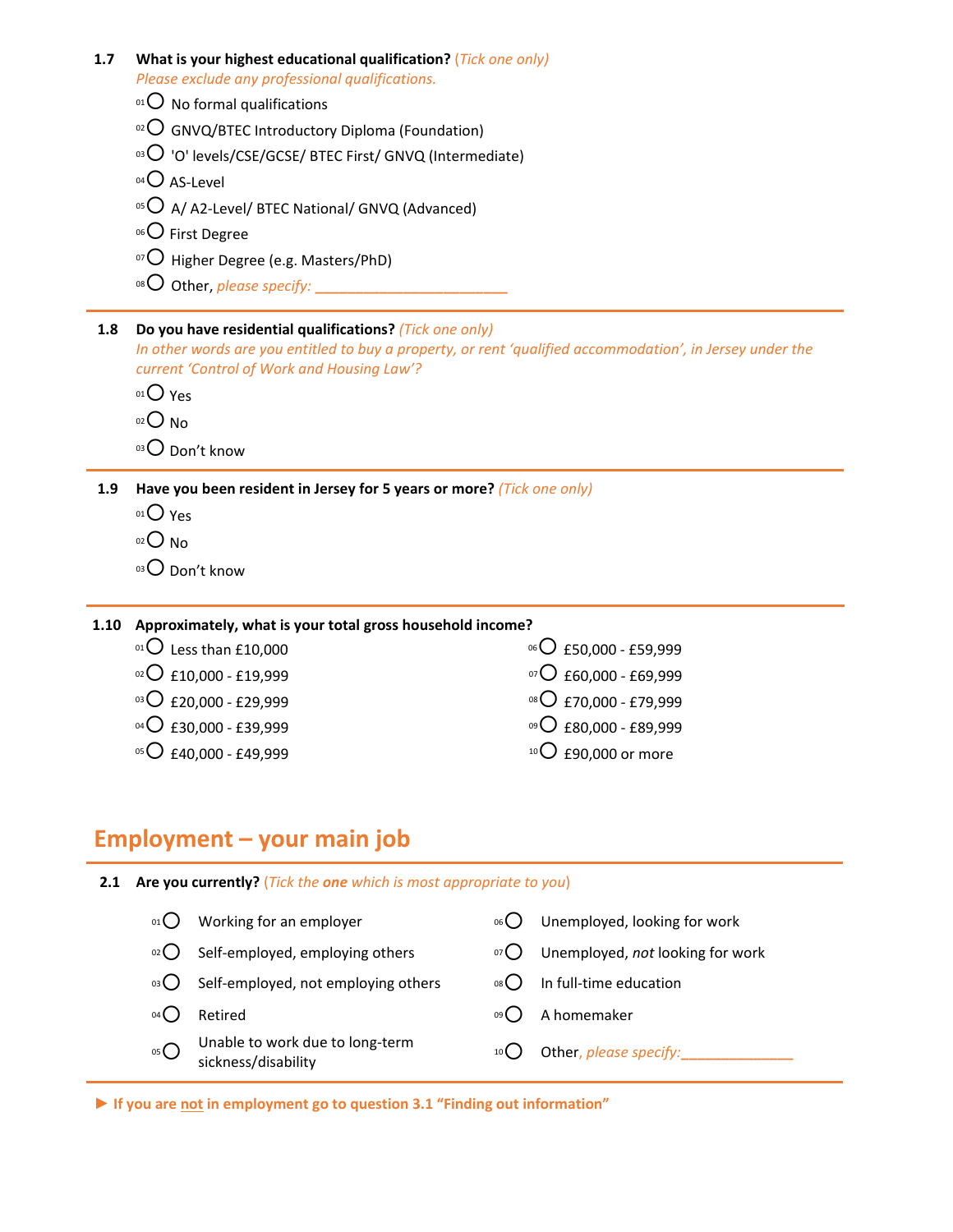- 2.2 Is your employment status 'Licensed' that is are you an 'essential employee' or 'J category' person? *(Tick one only)*
	- $01O$  Yes
	- $02$  No
	- 03 Don't know

**2.3 Which of the following best describes the work you do for your main job?** *(Tick one only)*

### <sup>01</sup> **Routine, Semi‐routine, Manual or Service occupation**

*e.g. HGV or van driver, cleaner, porter, packer, sewing machinist, messenger, labourer, waiter/waitress, bar staff, postal worker, machine operative, security guard, caretaker, farm worker, catering assistant, receptionist, sales assistant*

<sup>02</sup> **Technical or Craft occupation** *e.g. motor mechanic, fitter, inspector, plumber, printer, tool maker, electrician, gardener*

<sup>03</sup> **Clerical or intermediate occupation** *e.g. secretary, personal assistant, clerical worker, office clerk, call centre agent, nursing auxiliary, nursery nurse*

### <sup>04</sup> **Professional occupation** *(normally requiring <sup>a</sup> professional qualification)*

*e.g. accountant, solicitor, medical practitioner, scientist, civil / mechanical engineer, teacher, nurse, physiotherapist, social worker, welfare officer, artist, musician, police officer (sergeant or above), software designer, fund administrator*

<sup>05</sup> **Middle or Junior Manager** *e.g. office manager, retail manager, bank manager, restaurant manager, warehouse manager, publican*

<sup>06</sup> **Senior Manager** *(usually responsible for planning, organising and co‐ordinating work) e.g. finance manager, chief executive* 

<sup>07</sup> **Not sure**

### **2.4 How many people work in your main place of employment?**

 $01$  Just myself

 $02$  2 - 4

 $03$  5 - 10

- $04$  04  $\bigcirc$  11 25
- $05$  More than 25

2.5 Which industry do you work in, for your main job? (Tick the one which is most appropriate to you)

- $01$  Agriculture and fishing
- $10^{2}$  Finance (including legal & insurance)
- $03$  Construction & tradesmen
- $^{04}$ O Wholesale & retail
- $05$  Transport & storage (including Jersey Airport, Harbours, Post)
- <sup>06</sup> Information & communication services (Including IT, Telecoms, Marketing, Advertising)
- $\overline{07}$  Private education or Private health
- $08$  Hotels, restaurants and bars
- $09$  Public sector
- <sup>10</sup> Other, *please specify:* **\_\_\_\_\_\_\_\_\_\_\_\_\_\_\_\_\_\_\_\_\_\_\_\_\_**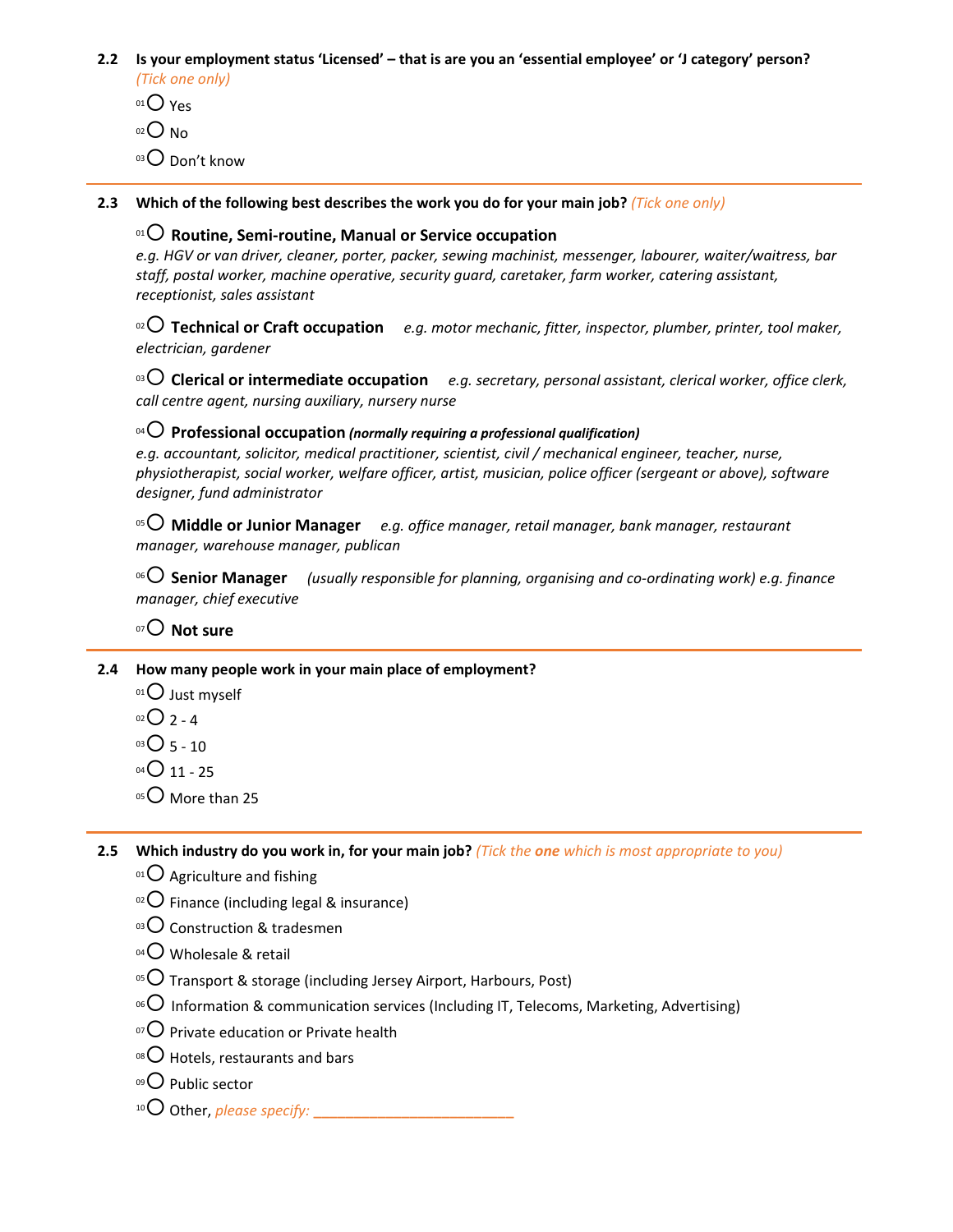### **2.6 What is your job title (for your main job)?**

| 2.7  | How many hours are you contracted to work each week, in your main job?                                                                                         |  |  |
|------|----------------------------------------------------------------------------------------------------------------------------------------------------------------|--|--|
|      | hours per week (write '0' if you are on a zero hours contract)                                                                                                 |  |  |
| 2.8  | How many hours do you usually work each week, in your main job?                                                                                                |  |  |
|      | hours per week                                                                                                                                                 |  |  |
| 2.9  | Do you currently do any other paid employment, in addition to your main job, for more than                                                                     |  |  |
|      | 3 hours a week?                                                                                                                                                |  |  |
|      | $\Box$ Yes – for an employer                                                                                                                                   |  |  |
|      | $\Box$ Yes – self-employed                                                                                                                                     |  |  |
|      | $\Box$ No $\Box$ $\triangleright$ go to question 2.12                                                                                                          |  |  |
|      |                                                                                                                                                                |  |  |
| 2.10 | How many additional jobs do you have? Enter a number below, entering 'O' if none                                                                               |  |  |
|      | jobs in addition to my main job                                                                                                                                |  |  |
| 2.11 | How many hours do you usually work each week, in your additional jobs?                                                                                         |  |  |
|      | (Do not count overtime and meal breaks)<br>hours per week                                                                                                      |  |  |
| 2.12 | Would you prefer to work longer hours at your current basic rate of pay if you were given the opportunity?<br>(in either your main job or any additional jobs) |  |  |
|      | "Basic rate of pay" does not include overtime or enhanced pay rates                                                                                            |  |  |
|      | <sup>01</sup> $\overline{O}$ Yes – how many extra hours a week?<br>write in:<br>hours<br>$02$ No                                                               |  |  |
|      |                                                                                                                                                                |  |  |

**\_\_\_\_\_\_\_\_\_\_\_\_\_\_\_\_\_\_\_\_\_\_\_\_\_\_\_\_\_\_\_\_\_\_\_\_\_\_\_\_\_\_\_\_\_\_\_\_\_\_\_\_\_\_\_\_\_\_\_\_\_\_\_\_\_\_\_\_\_\_\_\_\_\_\_**

## **Finding out information**

|  | <b>3.1</b> Which of the following do you use to access the internet? Please tick all that apply |
|--|-------------------------------------------------------------------------------------------------|
|--|-------------------------------------------------------------------------------------------------|

 $\Box$  Home computer or laptop

 $\Box$  Work computer or laptop

 $\square$  Smartphone

 $\Box$  Tablet (iPad or similar)

Internet enabled TV or Games console

 $\square$  Computer at library or café

**3.2 Do you use Twitter?**

 $01$  Yes

 $02$  No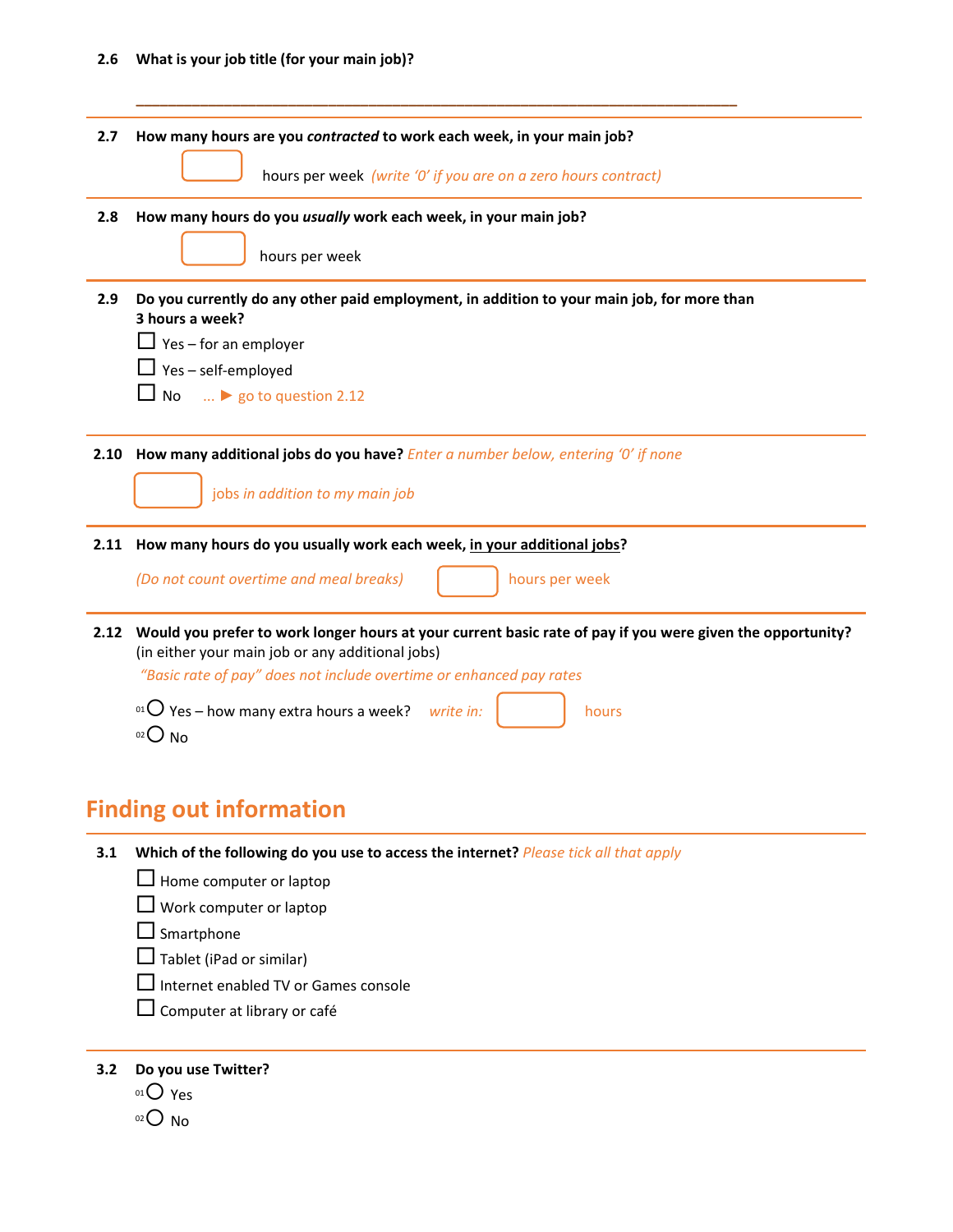## **Your household**

**4.1 How many people live in your household (including yourself):** *Please enter numbers in the boxes below. Write '0' if none.*

| Pensioners aged 65 years or older: |  |
|------------------------------------|--|
| Adults aged 16 to 64 years:        |  |
| Children aged 11 to 15 years:      |  |
| Children aged 5 to 10 years:       |  |
| Children aged 0 to 4 years:        |  |

- 4.2 Does anyone in your household look after children from another household in your home on a regular basis (including looking after relatives such as grandchildren, or unrelated children)?
	- $01O$  Yes
	- $02$  No

### **Care for your children**

- **5.1 Do you have any children under 16 years living in your household?** *(Tick one only)* 
	- $^{01}$  $\overline{O}$  Yes .... please go to the next question

 $10^{2}$  No  $10^{2}$  ... please go to question 6.1 "Maternity, paternity and adoption leave"

- **5.2 Do any friends or relatives (such as grandparents) from another household regularly look after your children while the adults in your household work?**
	- $^{01}$  Yes  $^{01}$   $\ldots$  please go to the next question
	- $\degree$  No  $\degree$  ... please go to question 6.1 "Maternity, paternity and adoption leave"
- 5.3 During term-time, how many days in a typical week do friends or relatives from another household help to **look after your children while the adults in your household work?**
	- $^{01}$ C 5 or more days a week
	- $02$  1 4 days a week
	- $^{03}$ C Less often
- 5.4 During school holidays, how many days in a typical week do friends or relatives from another household **help to look after your children while the adults in your household work?**
	- $01$  5 or more days a week
	- $02$  1 4 days a week
	- $^{03}$ C Less often
- 5.5 On a typical day when your friends or relatives from another household help look after your children while **you are at work, how long do they help for?**
	- $01$  Less than 2 hours
	- $02$  Between 2 and 5 hours
	- $^{03}$ C More than 5 hours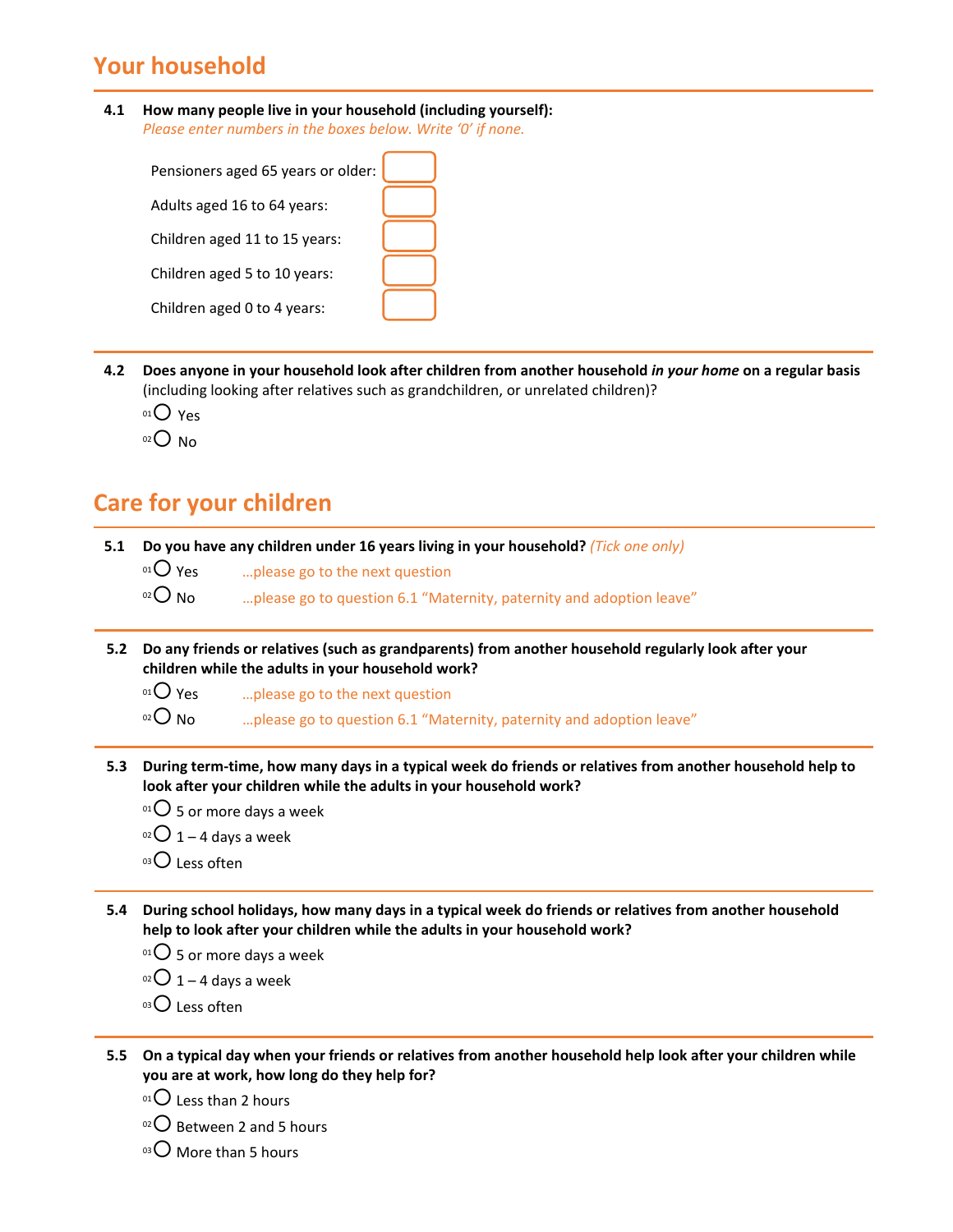## **Care for your children continued…**

| 5.6 Which of the following reasons best describes why friends or relatives from another household help to look |
|----------------------------------------------------------------------------------------------------------------|
| after your children whilst you are at work? <i>Please tick all that apply</i>                                  |

- $\Box$  Other childcare options not available
- $\Box$  Cannot afford other childcare options
- $\Box$  Other childcare options not suitable for my child(ren)
- $\square$  Prefer friends or relatives to look after child(ren)
- $\Box$  Other childcare options do not fit around working hours
- $\Box$  To cover emergencies or sickness

### **5.7 Which of the following do your friends or relatives provide for your children regularly?**  *Please tick all that apply*

- $\Box$  Transport to and from school/childcare settings
- Transport to and from after‐school activities

 $\Box$  Meals

- $\Box$  Indoor and/or outdoor activities
- $\Box$  Other *please specify*
- 5.8 Do you give any payment to your friends or relatives for the childcare they provide whilst you are at work? 01<sup>O</sup> Yes
	- $02$  No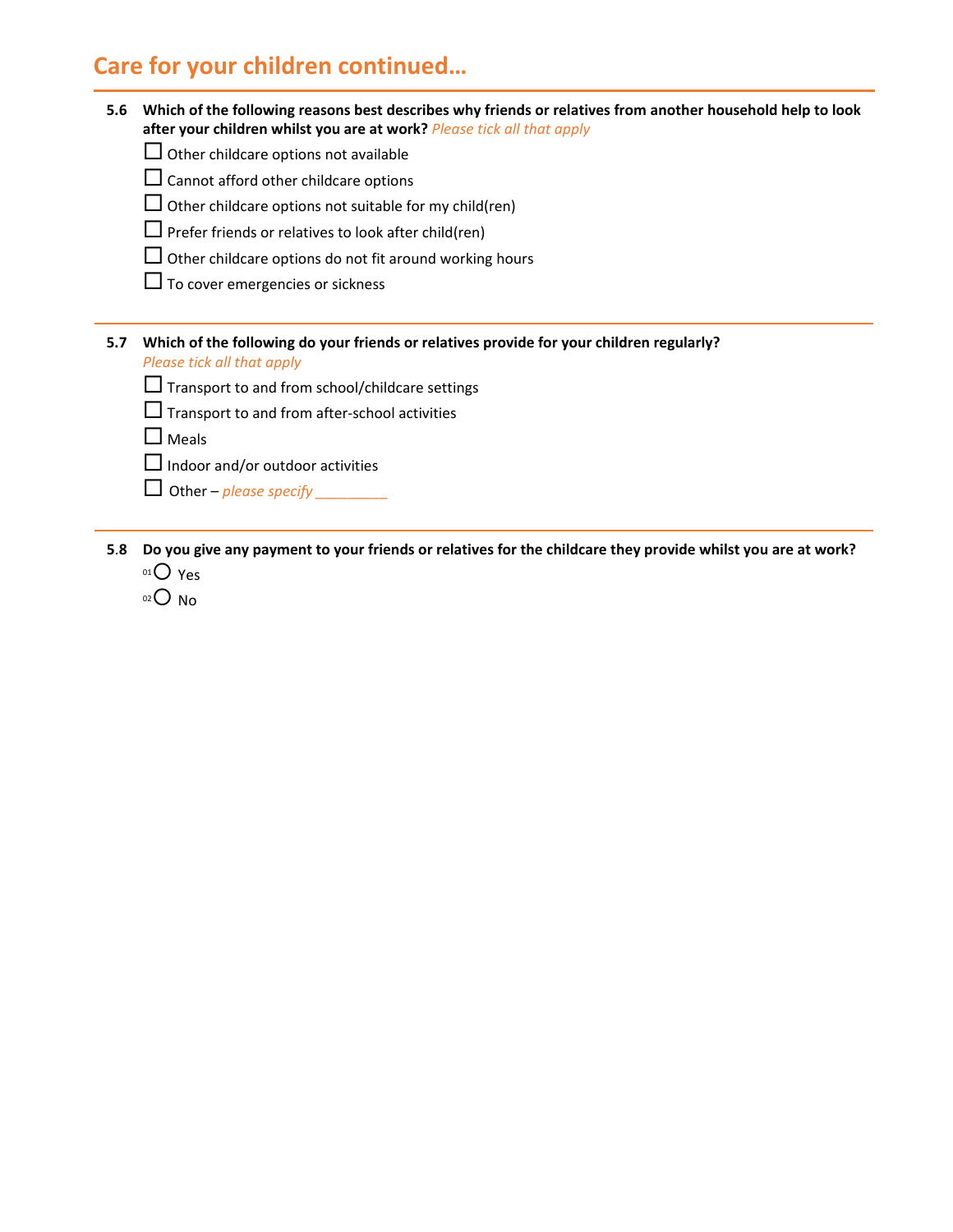## **Maternity, paternity and adoption leave**

Since 1 September 2015, employees in Jersey have had the right to take a period of maternity, paternity or adoption leave and return to the same job afterwards.

- 6.1 Do you think parents should be able to share their parental leave between them in any proportion they **wish?** For example to make up a total of 18 weeks leave, the father could take 4 weeks, and the mother 14 weeks, or the mother could take 2 weeks and the father 16 weeks.
	- $0^{\text{10}}$  Yes ... please go to the next question
	- <sup>02</sup> No …please go to question **<sup>6</sup>**.**<sup>3</sup>**

#### **6.2 Why should parents be able to share their parental leave?**

*Please tick what you consider to be the one most important reason:*

- $10^{10}$  It would be more practical financially
- $10^{2}$  It would allow both parents to be involved in childcare
- $10^{3}$  It would be easier to fit childcare around work
- $04$  Don't know
- <sup>05</sup> Other, *please specify Degree 50 Secure 30*
- 6.3 Do you think parents should be able to share their parental leave with the child's grandparent(s), if the **grandparent(s) are in work?**
	- $01$  Yes
	- $02$  No

**6.4 Are you a parent with any children currently under 5 years of age?**

- $0^1$ O Yes .... please go to the next question
- $\degree$  No  $\degree$  ... please go to question 7.1 "Your general health"
- **6.5 Have you taken any maternity, paternity or adoption leave in the last 5 years?**
	- $0.0$  Yes ... please go to the next question
	- $10^{2}$  No  $\ldots$  please go to question 7.1 "Your general health"
- 6.6 How many weeks leave did you take (for your youngest child if you have had more than one child in the last **5 years)?** *(Enter '0' if none)*
	- **\_\_\_** weeks paid maternity/paternity/adoption leave
	- \_\_\_ weeks unpaid maternity/paternity/adoption leave
- **6.7 Would you have liked to have taken more maternity/paternity/adoption leave?**
	- $0^{\text{10}}$  Yes ... please go to the next question
	- $\infty$  No  $\infty$  mease go to question 7.1 "Your general health"
- **6.8 If yes, what prevented you from taking more maternity/paternity/adoption leave?** *Please tick the one most important reason*
	- <sup>01</sup> $\bigcirc$  Length of leave limited by employer
	- $02$  Financial reasons
	- 03 Other reason *please specify*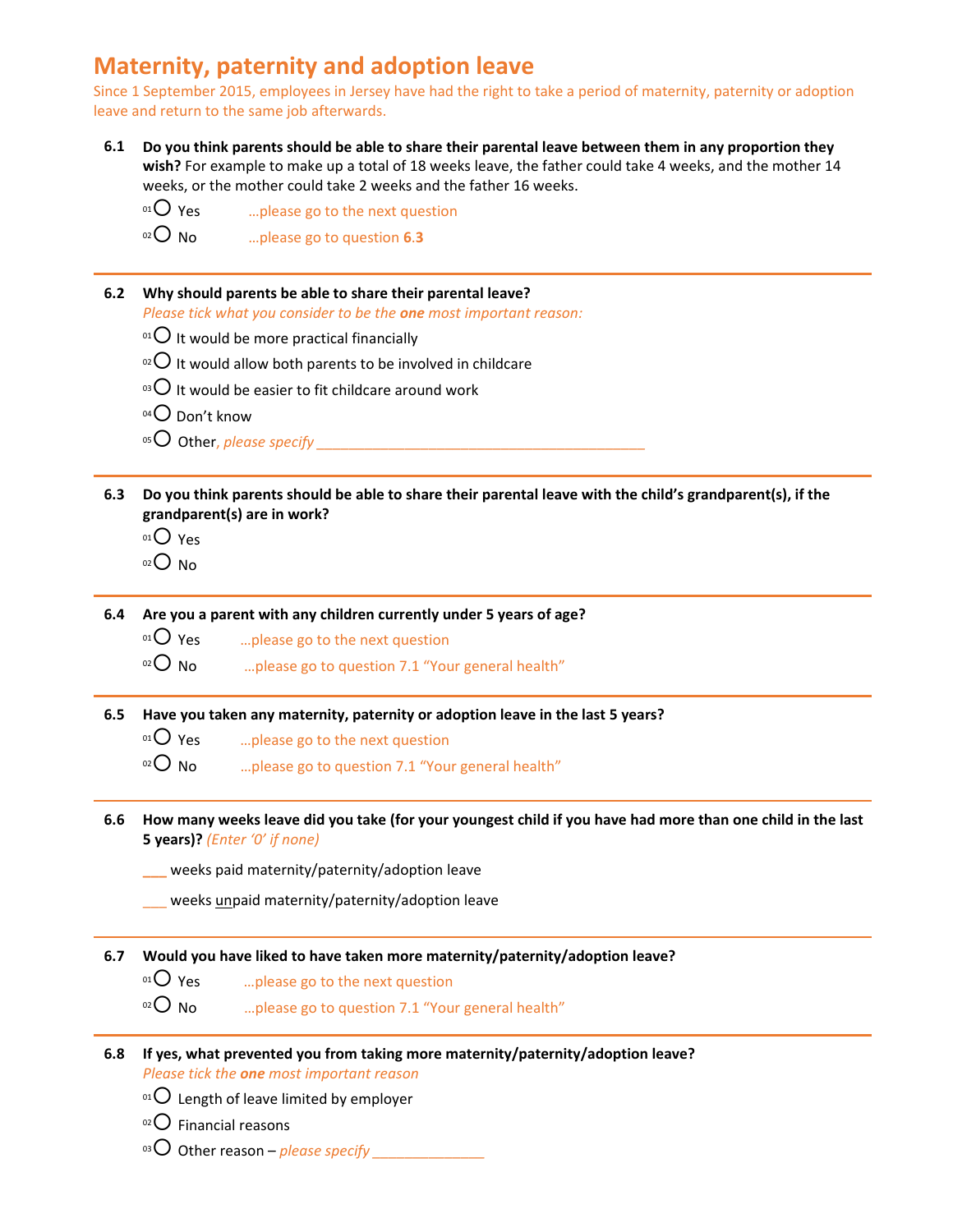### **Your general health**

**7.1 How is your health in general? Would you say it was**  $01$  Very good 02 Good  $03$  Fair  $04\bigcirc$  Bad 05 Very Bad **7.2 Do you have any longstanding illness, disability or infirmity?** (By longstanding, we mean any condition that has lasted, or is expected to last, at least 12 months. Include *any problems related to old age.)*  $01$  Yes ... please go to the next question  $02$  No  $\ldots$  please go to question 8.1 "Socialising"

- **7.3 Are your day to day activities limited because of your health problem or disability?**
	- $01$  Yes, a lot
	- $02$  Yes, a little
	- $O_{03}$

## **Socialising**

8.1 If you were in trouble, do you have relatives or friends you can count on to help you whenever you **need them?**

- $01$  Yes, in Jersey
- $02$  Yes, but not in Jersey
- $O_{03}$  No

**8.2 How often do you socialise (face to face) with people outside of your household?**

- $01$  Daily
- 02 Weekly
- 03 Monthly
- $04$  Rarely
- 05<sup>O</sup> Never

## **Drinking**

- **9.1 How often do you have a drink containing alcohol?**
	- $^{01}$  Never .... please go to question 10.1 "Smoking"
	- $02$  Once a month or less
	- $03$  2-4 times a month
	- $04$  2-3 times a week
	- $05$  4 or more times a week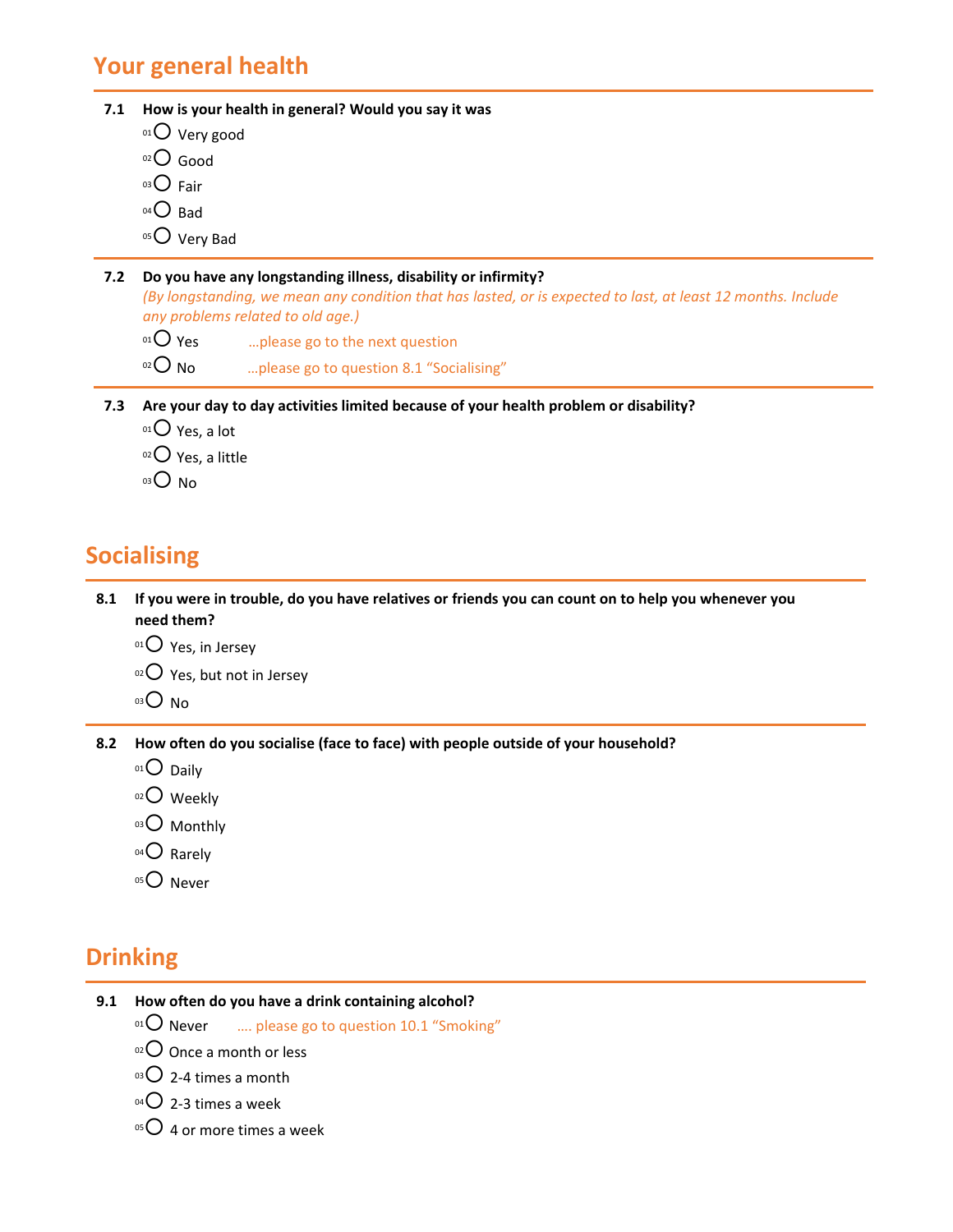## **Drinking continued**

If you do not drink alcohol, please go to question 10.1 "Smoking"



Less than monthly

Monthly

04<sup>O</sup> Weekly

Daily or almost daily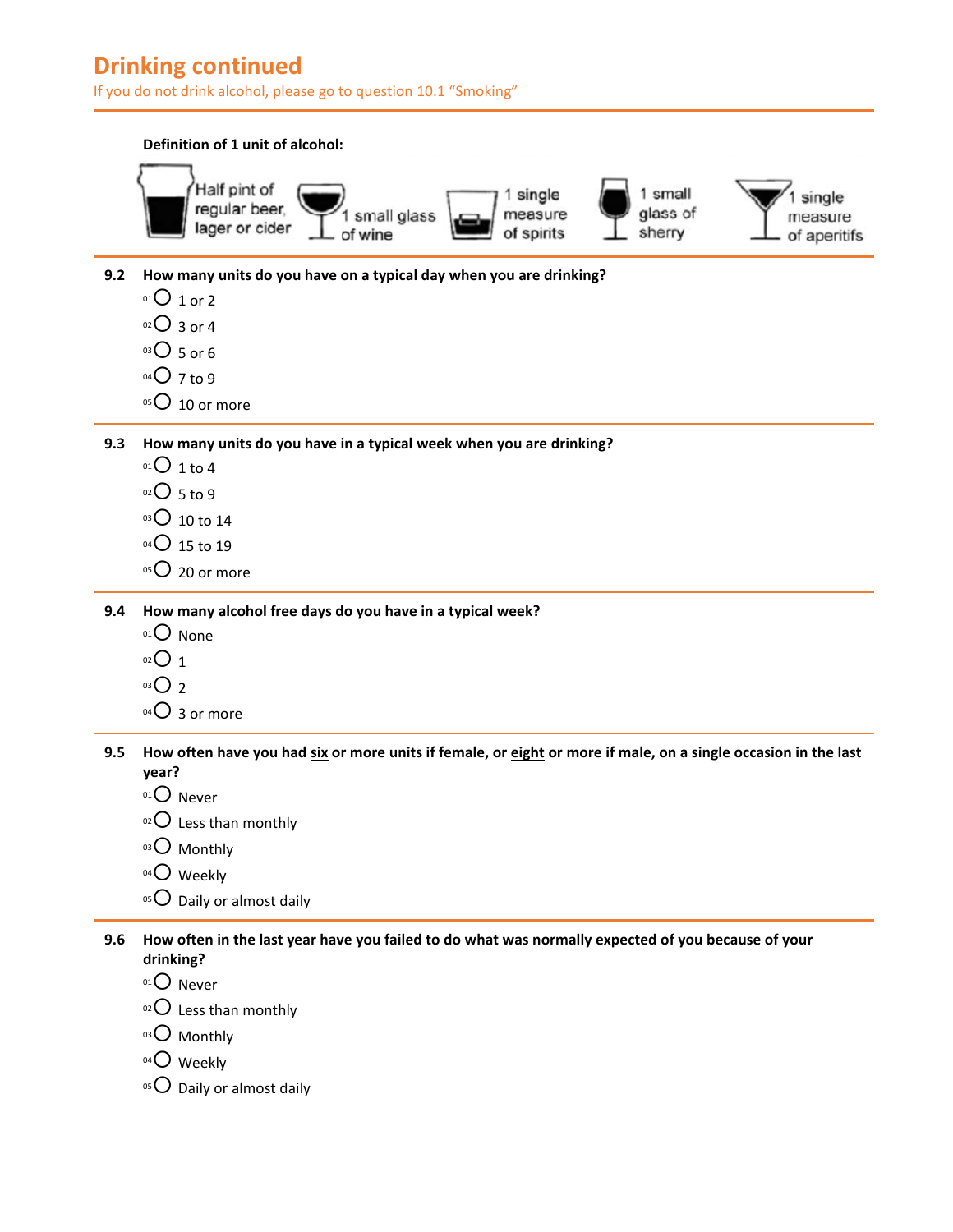## **Drinking continued**

| 9.7 How often in the last year have you been unable to remember what happened the night before because |
|--------------------------------------------------------------------------------------------------------|
| you had been drinking?                                                                                 |

- $01$  Never
- $02$  Less than monthly
- 03 Monthly
- $04$  Weekly
- $05$  Daily or almost daily

9.8 Has a relative, friend, doctor or other health-worker been concerned about your drinking or suggested that **you cut down?**

- $01$  No
- $02$  Yes, but not in the last year
- $03$  Yes, during the last year

## **Smoking**

**10.1 Does anyone smoke regularly inside your home (for example household members, regular visitors)?**

- $01$  Yes
- $02$  No

### **10.2 Do you use electronic cigarettes ('e‐cigarettes')?**

- $01$  I use them everyday
- $10^{2}$  I use them often (more than once a week)
- $03$  I use them sometimes (more than once a month)
- $^{04}$  I've tried them once or twice
- $05$  I've never used them
- $^{06}$  I've never heard of them

### 10.3 This question focuses on smoking tobacco products only, not e-cigarettes. Which of the following best **describes you?**

- $10^{10}$  I have never smoked / I don't smoke
- $10^{2}$  I used to smoke occasionally, but don't now
- $03$  I used to smoke daily, but don't now
- $04$  I smoke occasionally, but not every day
- $05$  I smoke daily

### **If you smoke, please answer the next questions**

**If you do not currently smoke, please go to question 11.1 "Mental Health"**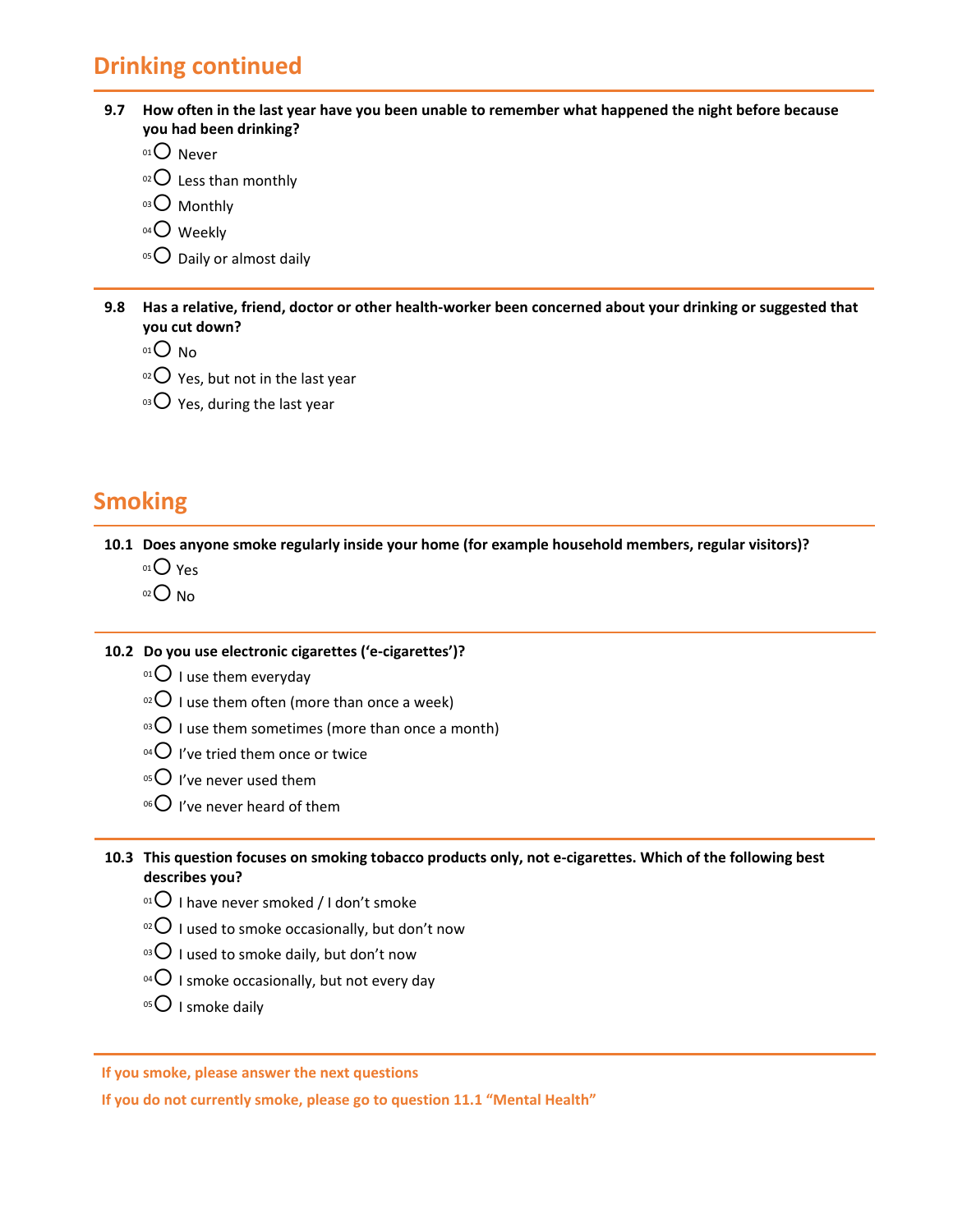## **Smoking continued…**

**If you do not currently smoke, please go to question 11.1 "Mental Health"**

### **10.4 Have you wanted to quit in the last year?**

- 01 Yes
- $02$  No

#### **10.5 Have you heard of the Help2Quit pharmacy service?**

- 01<sup>O</sup> Yes
- $02$  No

### **10.6 If you smoke, how much do you smoke on average?**

| Enter amount here: |                           |     | delete as appropriate: |
|--------------------|---------------------------|-----|------------------------|
|                    | Cigarettes                | per | day / week             |
|                    | Roll-ups                  | per | day / week             |
|                    | Ounces of<br>pipe tobacco | per | day / week             |

### **10.7 Have you used an e‐cigarette for any of the following reasons over the last year?**

|                                                  | Yes | N٥   |
|--------------------------------------------------|-----|------|
| To help cut down the amount you smoke            |     | 02() |
| In situations where you are not allowed to smoke |     | 02(  |
| To help during a serious quit attempt            |     | 02(  |

### 10.8 Have you used any nicotine replacement products (e.g. patches, gum, sprays or inhalers) for any of the **following reasons over the last year?**

|                                                  | Yes  | No     |
|--------------------------------------------------|------|--------|
| To help cut down the amount you smoke            | 01   | 02     |
| In situations where you are not allowed to smoke | 01 ( | $02$ ( |
| To help during a serious quit attempt            |      | $02$ ( |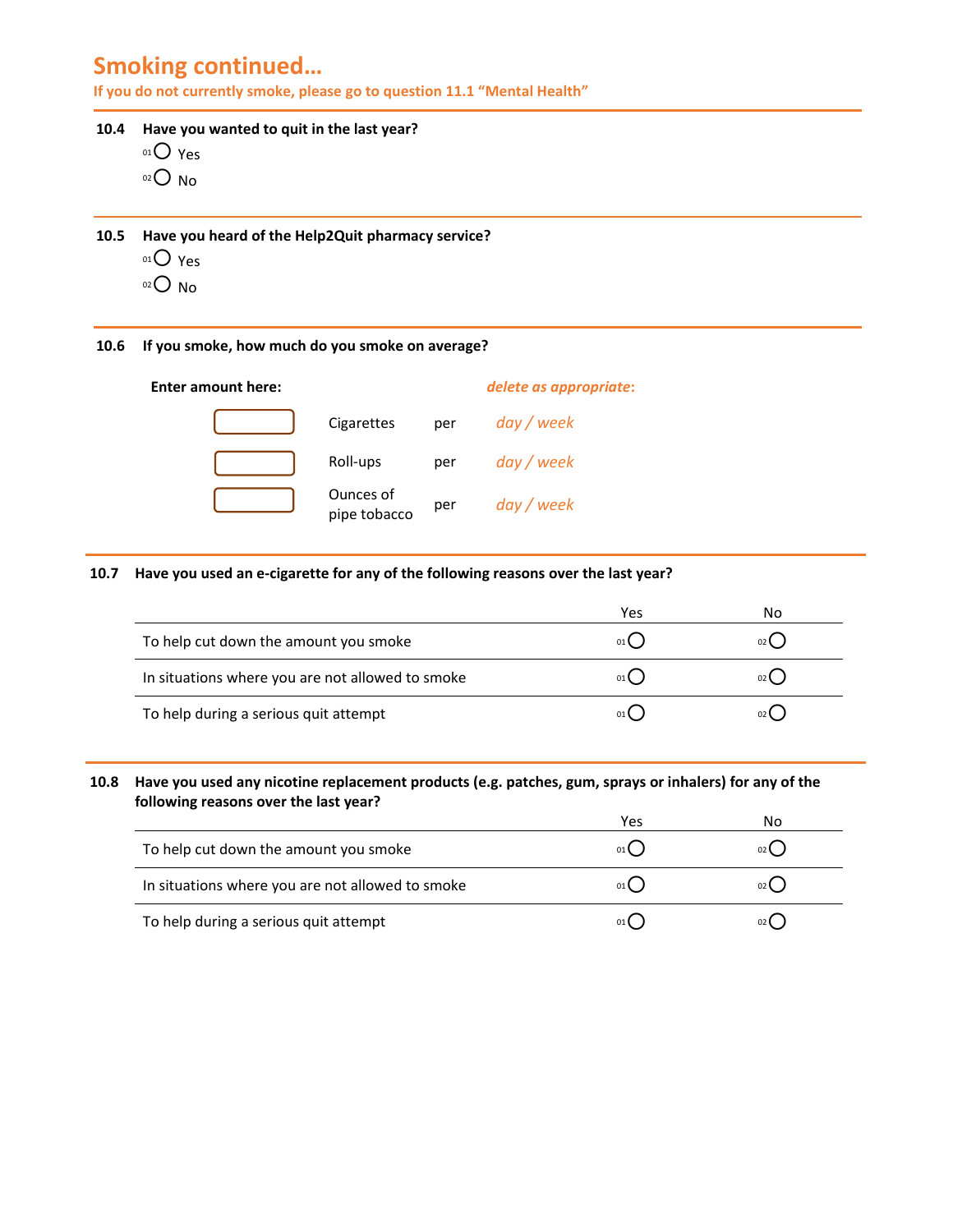## **Mental health**

### **11.1 Below are some statements about feelings and thoughts.**

Please tick one on each row that best describes your experience of each over the last 2 weeks.

|                                                       | None of<br>the time | Rarely                     | Some of<br>the time | Often           | All of the<br>time |
|-------------------------------------------------------|---------------------|----------------------------|---------------------|-----------------|--------------------|
| I've been feeling optimistic about the future         | 01()                | 02()                       | 03()                | 04()            | 05()               |
| I've been feeling useful                              | 01                  | 02()                       | 03()                | 04()            | 05()               |
| I've been feeling relaxed                             | 01                  | $02$ $\left($              | 03()                | $04$ $\bigcirc$ | 05()               |
| I've been dealing with problems well                  | 01()                | 02()                       | 03()                | 04()            | 05()               |
| I've been thinking clearly                            | 01                  | $02$ $\binom{1}{2}$        | 03()                | 04()            | 05()               |
| I've been feeling close to other people               | 01()                | $_{02}$ $\left($ $\right)$ | $_{03}$ ()          | $_{04}( )$      | $_{05}$ $\bigcap$  |
| I've been able to make up my own mind about<br>things | 01                  | 02 <sup>2</sup>            | $03$ $\left($       | 04()            | $05$ (             |

### **11.2 Have you experienced one or more of the following in the past year:**

Death of a loved one, a serious illness yourself, a serious illness of a loved one, divorce or break up, a traffic accident or a crime?

- $01O$  Yes
- <sup>02</sup> No

#### **11.3 To what extent do you agree or disagree with the following statements?**

| (Please tick one on each row)                                                                          | Strongly<br>agree | Agree              | <b>Neither</b><br>agree nor<br>disagree | Disagree | Strongly<br>disagree |
|--------------------------------------------------------------------------------------------------------|-------------------|--------------------|-----------------------------------------|----------|----------------------|
| Anyone can have mental health problems                                                                 | $_{01}()$         | $_{02}$ $\bigcirc$ | $_{03}$ $\bigcap$                       | 04()     | 05()                 |
| If someone close to me had a mental health<br>problem I would know how to support them                 | 01()              | $_{02}$ ()         | 03()                                    | 04()     | 05()                 |
| If I had a mental health problem I would feel<br>comfortable talking with a friend or family<br>member | 01()              | $_{02}$ ()         | 03()                                    | 04()     | 05()                 |
| If I was living with a mental health problem, I<br>wouldn't want people knowing about it               | $_{01}$ $\bigcap$ | $_{02}$ $\bigcap$  | 03()                                    | 04()     | 05()                 |
| People are generally caring and sympathetic<br>to people with mental health problems                   | $_{01}( )$        | $_{02}$ $\bigcirc$ | 03()                                    | 04       | 05                   |
| I wouldn't know what to say to someone<br>with a mental health problem                                 | 01()              | $_{02}$ ()         | 03()                                    | 04()     | 05()                 |
| I know where to find local information on<br>support for mental health problems                        | 01 <b>(</b>       | 02 <sub>0</sub>    | 03 <b>(</b>                             | $04$ (   | 05 <b>(</b>          |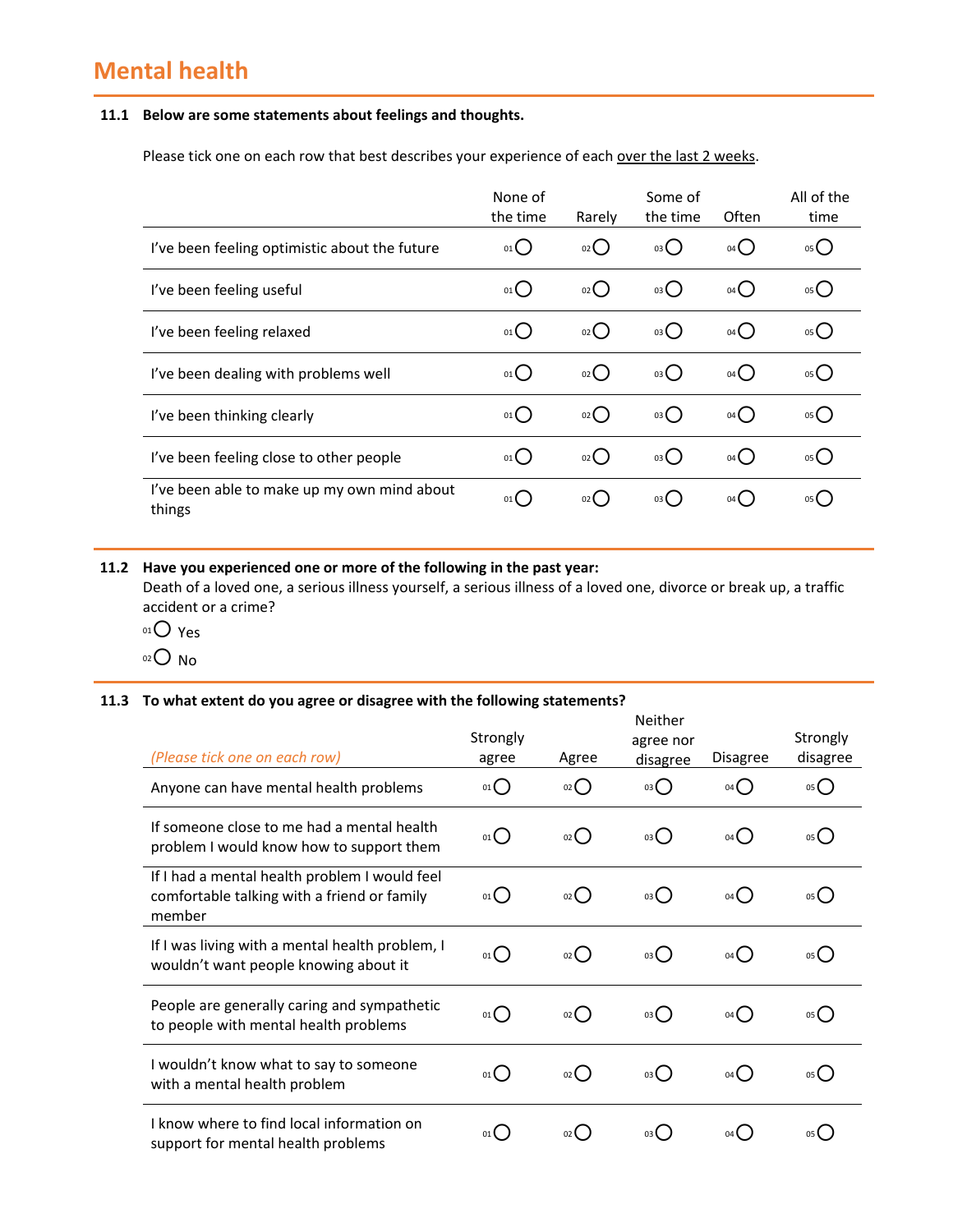### **Work related stress or anxiety**

*If you didn't work in 2015, please go to question 13.1 "States of Jersey police"*

- 12.1 During 2015, did you have any time off work as a result of work-related stress or anxiety? (Please tell us about the most recent time you were off, if you were off more than once due to work-related *stress or anxiety in 2015)*
	- $0^{\text{1}}$  Yes ... please go to the next question

 $02^{\circ}$  No  $\qquad \qquad \ldots$  please go to question 12.3 "Accidents at work"

#### **12.2 How many days off work did you have in 2015 for work‐related stress or anxiety?**

(Please tell us about the most recent time you were off, if you were off more than once due to work-related *stress or anxiety in 2015)*

 $^{01}$  C 1 – 2 days

 $02$  3 – 5 days

 $^{03}$ O 6 – 10 days

 $04$  More than 10 days

### **Accidents at work**

*If you didn't work in 2015, please go to question 13.1 "States of Jersey police"* (Please tell us about the most recent, if you had more than one work-related accident in 2015)

### 12.3 During 2015, did you have any accident resulting in injury at work, or in the course of your work?

 $0^1$ O Yes .... please go to the next question

 $\infty$  No  $\infty$  …please go to question 12.7 "Other work related ill-health"

### 12.4 Which of the following best describes the type of accident you had at work, or in the course of your work?

- $^{01}$  Fall from a height (including falls into depths)
- $10^{2}$  Slips, trips or falls on the same level
- $03$  Lifting or moving heavy objects
- $04$  Caught in, under, or between objects
- <sup>05</sup> Other *please specify*

12.5 Which of the following best describes the injury you had at work, or in the course of your work?

- $01$  Cuts / bruises / open wounds
- $02$  Strain or sprain
- $103$  Burns or scalds, including from chemicals
- $04$  Broken bone(s) and dislocations
- <sup>05</sup> Other *please specify \_\_\_\_\_\_\_\_\_\_\_*

**12.6 How many days off work did you have because of the work related accident?**

- $^{01}$  O 1 2 days
- $02$  3 5 days
- $03 \bigcirc 6 10$  days
- 04 O More than 10 days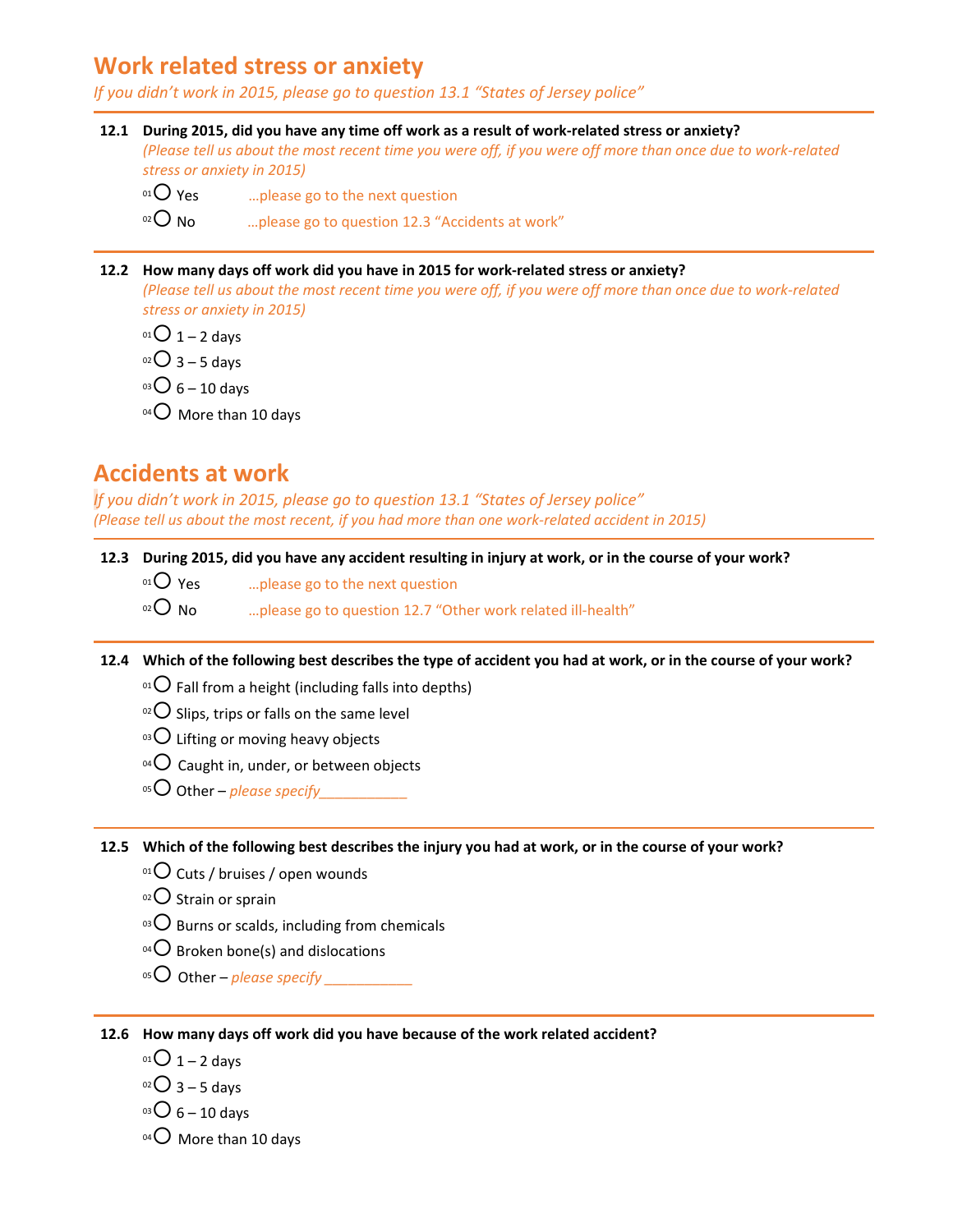### **Other work related ill‐health**

### 12.7 During 2015, did you have any time off work as a result of other work-related ill health?

 $0^1$ O Yes ... please go to the next question

<sup>02</sup> No …please go to question **13.1 "States of Jersey police"**

**12.8 Which of the following best describes the work‐related ill health?**

 $01$  Problems with muscles, bones or joints

 $02$  Problems with breathing

03 O Skin diseases / dermatitis

04 O Other – *please specify* 

**12.9 How many days off work did you have in 2015 for work‐related ill health?**

- $^{01}$   $\rm{O}$  1 2 days
- $02$  3 5 days
- $^{03}$ O 6 10 days
- 04 O More than 10 days

## **States of Jersey police**

13.1 How safe or unsafe do you consider your neighbourhood to be (within 5 minutes' walk of your home)?

- $01$  Very safe
- $02$  Fairly safe
- 03 A bit unsafe
- $04$  Very unsafe
- 05<sup>O</sup> Don't know

#### 13.2 How worried are you that you might become a victim of the following in the next 12 months?

|                                                                 | Very<br>worried | Fairly<br>worried | Not very<br>worried | Not at all<br>worried |
|-----------------------------------------------------------------|-----------------|-------------------|---------------------|-----------------------|
| <b>Burglary</b>                                                 | 01              | 02                | 03(                 | 04 Q                  |
| Violent crime                                                   | 01()            | 02()              | 03(                 | 04 (                  |
| Verbally abused/threatened in the street                        | 01()            | 02()              | 03(                 | 04 (                  |
| Vehicle stolen                                                  | 01()            | 02()              | 03(                 | $04$ (                |
| Vehicle or property vandalised                                  | 01()            | 02()              | 03                  | 04(                   |
| Digital crime<br>(e.g. online fraud, cyber bullying, scams etc) | 01              | 02(               | 03(                 | 04 <sub>1</sub>       |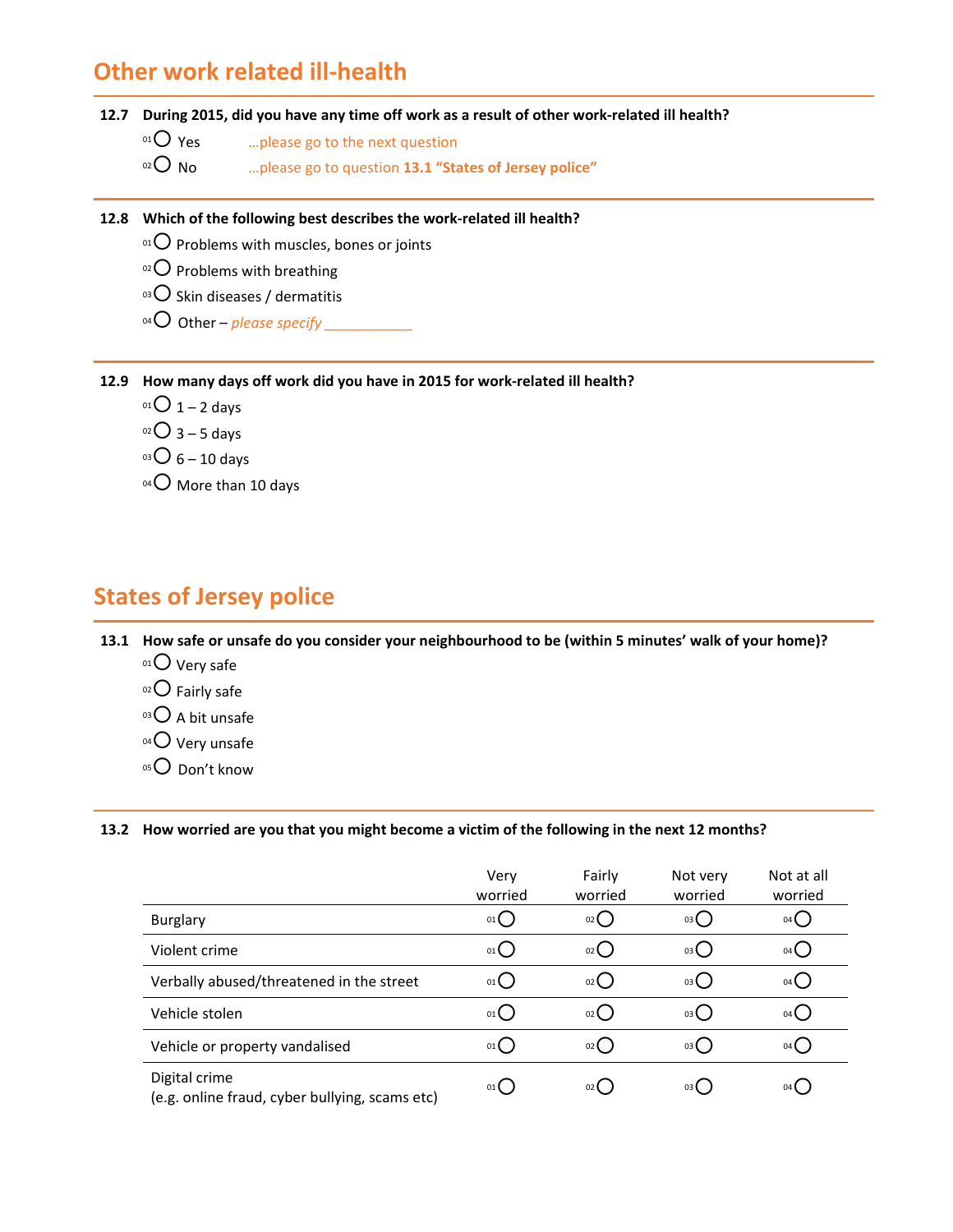## **States of Jersey police continued**

#### 13.3 How much do you agree or disagree with the following statements about the States of Jersey Police?

|                                                                                                   | Strongly<br>agree | Tend to<br>agree | Tend to<br>disagree | Strongly<br>disagree | Don't<br>know |
|---------------------------------------------------------------------------------------------------|-------------------|------------------|---------------------|----------------------|---------------|
| States of Jersey Police do a good job of<br>policing Jersey                                       | 01 (              | $_{02}$ ()       | 03()                | 04                   | 05 L          |
| States of Jersey Police are targeting the<br>policing issues that matter most to the<br>community | 01                | $02$ $\left($    | 03()                | $04$ (               | 05 (          |
| am confident that the police would do a<br>good job if I needed them                              | 01                | 02(              | 03( )               | 04 (                 | 05 L          |

**13.4 Did you have any contact with the States of Jersey Police in 2015?**

 $0^1$  Yes  $\hspace{1cm}$  ... please answer the next question <sup>02</sup> No …please go to question **13.6**

#### **13.5 How much do you agree or disagree with the following statements?**

|                                           | Strongly<br>agree | Slightly<br>agree | Slightly<br>disagree | Strongly<br>disagree |
|-------------------------------------------|-------------------|-------------------|----------------------|----------------------|
| The officer was helpful                   | 01 <sup>1</sup>   | 02 <sup>2</sup>   | 03 <sup>2</sup>      | 04 <sup>1</sup>      |
| The officer was polite                    | 01(               | $02$ $\left($     | 03(                  | 04 (                 |
| The officer listened to what I had to say | 01                | 02(               | 03(                  | 04 (                 |
| The officer was impartial                 | 01                | $02$ (            | 03 (                 | $04$ $\left($        |
| The officer acted on what I told him/her  | 01                | 02 (              | 03 L                 | 04 L                 |

### **13.6 During 2015, do you believe you were a victim of prejudice or abuse on the basis of…**

|                          | Yes  | No. | No, but I witnessed it being<br>done to other people |
|--------------------------|------|-----|------------------------------------------------------|
| your race?               | 01() | 02( | 03(                                                  |
| your religion?           | 01() | 02( | 03                                                   |
| your disability?         | 01() | 02( | 03 (                                                 |
| your age?                | 01() | 02( | 03 L                                                 |
| your sexual orientation? | 01(  |     | 03 L                                                 |

If you were a victim or you witnessed someone being a victim of prejudice or abuse on the basis of the reasons listed above, please answer the next two questions, otherwise please go to question 13.9 on the next page

### **13.7 Did you report the incident(s) to the police?**

- <sup>01</sup> Yes …please go to question **13.9 on the next page**
- $02$  No  $\ldots$  please go to the next question

**\_\_\_\_\_\_\_\_\_\_\_\_\_\_\_\_\_\_\_\_\_\_\_\_\_\_\_\_\_\_\_\_\_\_\_\_**

**13.8 If you didn't report the incident(s) to the police, please tell us why?**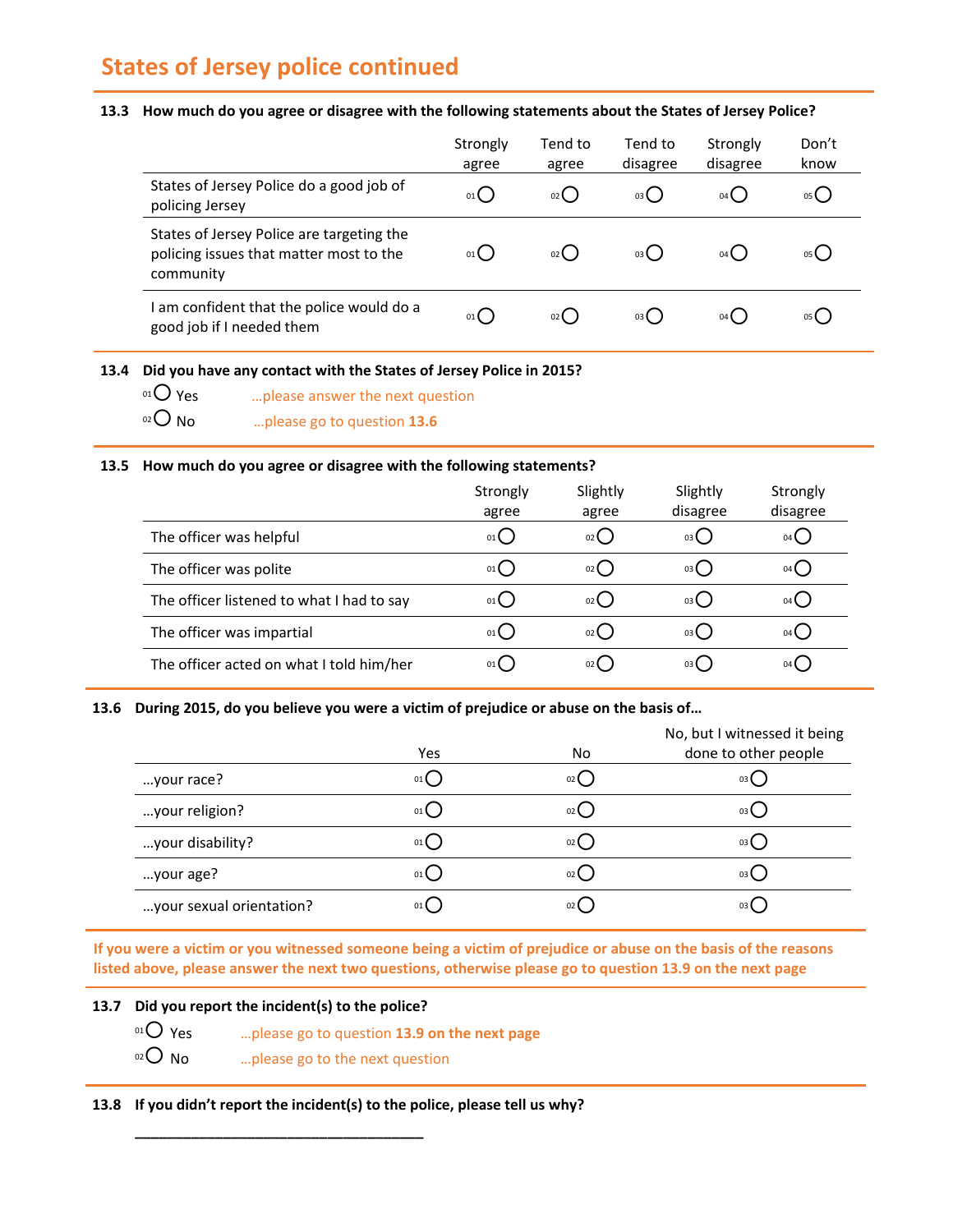### **States of Jersey Police are currently focussing on the following objectives. What priority level do you consider each of these objectives to have?**

**13.9** Respond quickly and effectively when people need their help <sup>01</sup> <sup>02</sup> <sup>03</sup> <sup>04</sup> <sup>05</sup> **13.10** Be ready to respond effectively in the event **13.11** Help protect vulnerable people (e.g. tackling **13.12** Target persistent offenders <sup>01</sup> <sup>02</sup> <sup>03</sup> <sup>04</sup> <sup>05</sup> **13.13** Tackle the supply of illegal drugs  $\begin{array}{ccc} 0 & 0 & 0 \end{array}$   $\begin{array}{ccc} 0 & 0 & 0 \end{array}$   $\begin{array}{ccc} 0 & 0 & 0 \end{array}$   $\begin{array}{ccc} 0 & 0 & 0 \end{array}$ **13.14 Low priority Medium priority High priority Very high priority Don't know** be ready to respond effectively in the event  $\sigma_0$  or  $O$  or  $O$  or  $O$  or  $O$  or  $O$  or  $O$ domestic violence, child abuse etc.)  $\begin{bmatrix} 0 & 0 \end{bmatrix}$   $\begin{bmatrix} 0 & 0 \end{bmatrix}$   $\begin{bmatrix} 0 & 0 \end{bmatrix}$   $\begin{bmatrix} 0 & 0 \end{bmatrix}$   $\begin{bmatrix} 0 & 0 \end{bmatrix}$   $\begin{bmatrix} 0 & 0 \end{bmatrix}$   $\begin{bmatrix} 0 & 0 \end{bmatrix}$   $\begin{bmatrix} 0 & 0 \end{bmatrix}$   $\begin{bmatrix} 0 & 0 \end{bmatrix}$   $\begin{$ Help ensure the safety of people in town at night by policing St Helier's nightlife  $\alpha_0$  on  $\overline{O}$  on  $\overline{O}$  on  $\overline{O}$  on  $\overline{O}$  of  $\overline{O}$  of  $\overline{O}$ 

|       |                                                                                                                  | Low<br>priority | <b>Medium</b><br>priority | High<br>priority | Very high<br>priority | Don't know |
|-------|------------------------------------------------------------------------------------------------------------------|-----------------|---------------------------|------------------|-----------------------|------------|
| 13.15 | Help protect Jersey against financial crime:<br>e.g. fraud and money laundering                                  | $_{01}O$        | $_{02}$ $O$               | $_{03}O$         | $04$ $\bigcirc$       | 05()       |
| 13.16 | Help protect the safety of all road users                                                                        | 01()            | $_{02}$ ()                | 03()             | $04$ $\bigcirc$       | 05()       |
| 13.17 | Work with local communities to tackle their<br>neighbourhood safety concerns                                     | $_{01}()$       | $_{02}$ $\bigcirc$        | 03()             | $04$ $\bigcirc$       | 05()       |
| 13.18 | Protect the public from terrorism and other<br>extremist activity                                                | $_{01}()$       | $_{02}$ ()                | 03()             | $04$ $\bigcirc$       | 05()       |
| 13.19 | Provide a visible policing presence in the<br>community                                                          | $_{01}()$       | $_{02}$ $\bigcirc$        | 03()             | $04$ $\bigcirc$       | 05()       |
| 13.20 | Help protect the Island of Jersey from digital<br>crime (e.g. online fraud, cyber bullying and<br>cyber attacks) | 01()            | $_{02}$ ()                | 03()             | 04()                  | 05(        |

### **13.21 Which of the following sources influence what you think of the States of Jersey Police?**

*(Please tick all that apply)*

 $\Box$  My own personal experiences here in Jersey

 $\Box$  What I read on the States of Jersey Police website, Facebook page or Twitter account

 $\Box$  What I read in the JEP

 $\Box$  What I hear on local TV and radio

 $\Box$  What other people tell me of their experiences

Other – *please specify* \_\_\_\_\_\_\_\_\_\_\_\_\_\_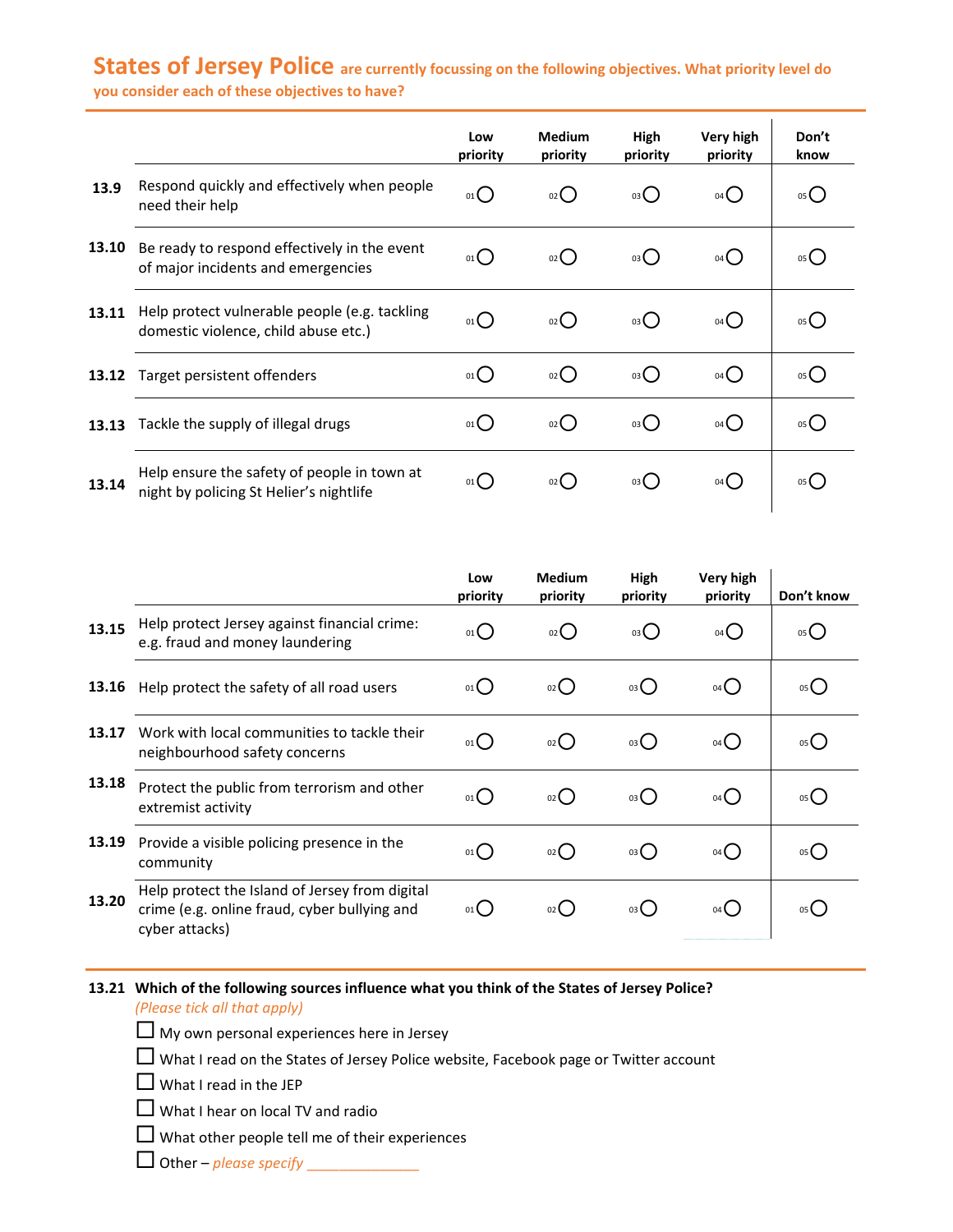### **Travelling to work If you do not work, go to question 15.1 "Cleanliness of public areas"**

### **14.1 Do you work in town?**

 $01O$  Yes

 $02$  No

#### **14.2 How do you usually travel to work, the majority of the time***?*

*Tick the box for the longest part, by distance, of your usual journey to work*

- 01 Motorbike / moped
- 02 Walk
- 03 Cycle
- $04\bigcirc$  Bus
- $05$  Taxi
- $106$  I work from home / I live at place of work
- $107$  Car or van on my own
- $08$  Car or van with other people
- **► If you usually travel to work by car, van or taxi please answer the next question**
- **► Otherwise go to question 15.1 "Cleanliness of public areas"**
- 14.3 How often do you use any other ways to travel to work as the longest part of your journey? *Tick one on each row*

|            | 2 or more times |                 | At least once a |                 |       |
|------------|-----------------|-----------------|-----------------|-----------------|-------|
|            | a week          | Once a week     | month           | Occasionally    | Never |
| Walk       | 01()            | 02              | 03 <sup>2</sup> | 04 <sup>1</sup> | 05    |
| Cycle      | 01()            | 02              | 03              | $04$ (          | 05    |
| <b>Bus</b> | 01(             | 02 <sup>2</sup> | 03              | 04 <sup>1</sup> | 05    |

## **Cleanliness of public areas**

#### **15.1 How do you rate the following in Jersey?**

|                                                                | Very | Good               |      | Very            | Don't<br>know |
|----------------------------------------------------------------|------|--------------------|------|-----------------|---------------|
|                                                                | good |                    | Poor | poor            |               |
| Cleanliness of roads and pavements                             | 01C  | O(2)               | 03   | $04$ $\bigcirc$ | 05            |
| Cleanliness of car parks                                       | 01() | $_{02}$ $\bigcirc$ | 03() | 04()            | 05            |
| Cleanliness of public toilets                                  | 01() | $_{02}$ $\bigcirc$ | 03() | 04()            | 05            |
| Cleanliness of main and fish market in town                    | 01() | 02                 | 03() | $04$ $\bigcirc$ | 05            |
| Cleanliness of promenades                                      | 01() | $_{02}$ $\bigcirc$ | 03() | 04()            | 05            |
| Cleanliness of beaches                                         | 01() | $_{02}$ $\bigcirc$ | 03() | 04()            | 05            |
| Cleanliness of piers and areas around the harbour<br>buildings | 01   | 02()               | 03(  | 04 (            | 05(           |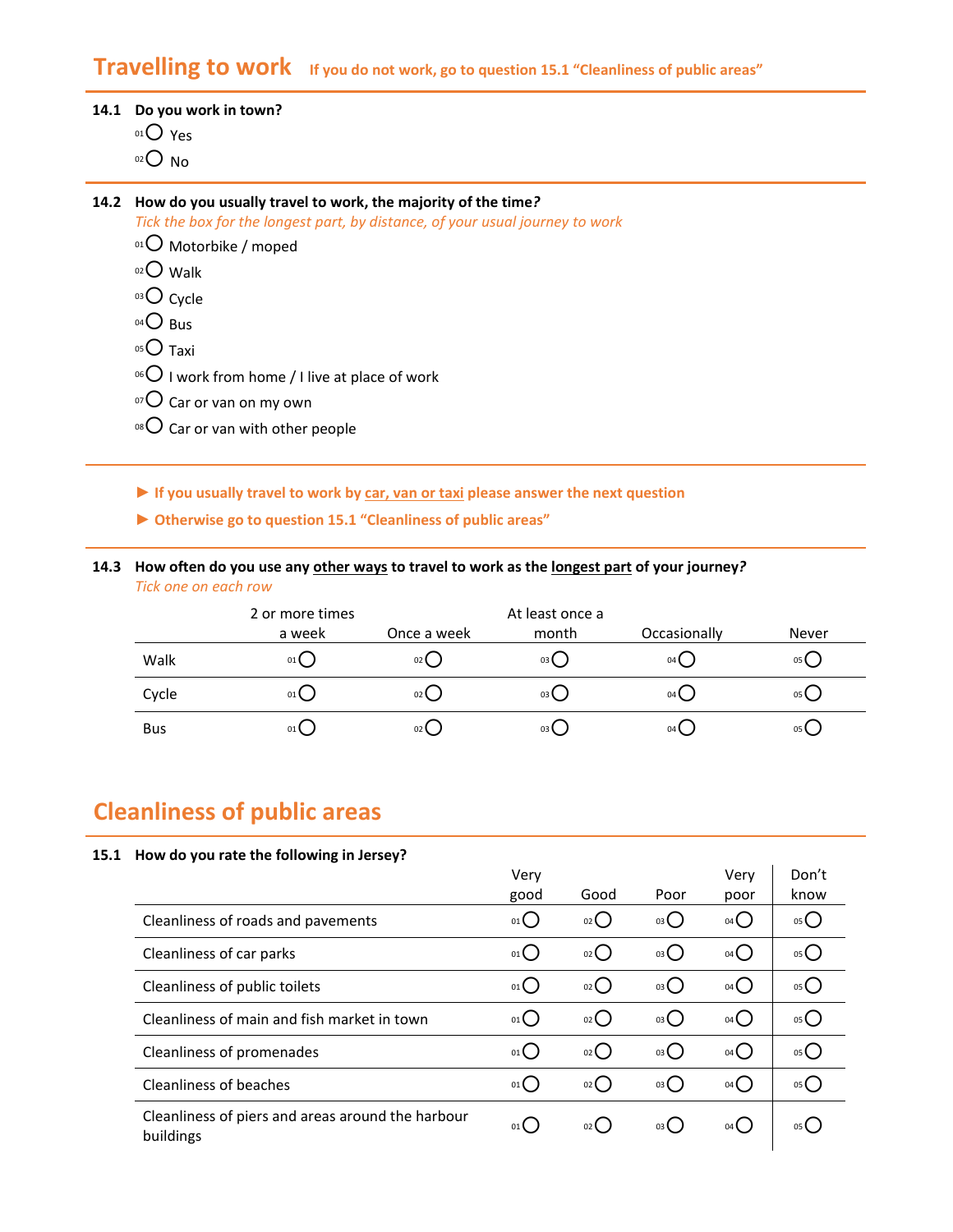## **Road surfaces**

- **15.2 How do you rate the following in Jersey?** Very good Good Poor Very poor Don't know Condition of the surfaces of <u>main</u> roads  $0 \t 0 \t 0$   $0 \t 0$   $0 \t 0$   $0$   $0$   $0$   $0$   $0$   $0$   $0$   $0$   $0$ Condition of the surfaces of pavements  $\begin{array}{ccc} 0 & 0 & 0 \end{array}$   $\begin{array}{ccc} 0 & 0 & 0 \end{array}$   $\begin{array}{ccc} 0 & 0 & 0 \end{array}$ Response to repair of pot holes on main roads  $0.01$  02  $0.02$  03 0  $0.04$  01  $0.05$  05 0
- **15.3 How strongly do you agree with the following statement:** "I would prefer more road works and maintenance to be carried out at night to avoid traffic delays for most road users, even though it would be more expensive and less maintenance would be possible within the budget."
	- $01$  Strongly agree
	- 02 Agree
	- 03<sup>O</sup> Disagree
	- $04$  Strongly disagree
	- $05$  Don't know

**15.4 Would you be prepared for road works to be carried out at night in your neighbourhood?** 

- $01$  Yes
- $02$  No
- **15.5 How strongly do you agree with the following statement:** "I think road closures for resurfacing works should be permitted during morning and peak hour traffic because despite the increased traffic disruption it reduces the cost and duration of the works."
	- $01$  Strongly agree
	- 02 Agree
	- 03<sup>O</sup> Disagree
	- $04$  Strongly disagree
	- 05<sup>O</sup> Don't know
- **15.6 How strongly do you agree with the following statement:** "I think resurfacing / road works should be carried out at weekends during daytime hours, to keep the duration of projects as short as possible"
	- $01$  Strongly agree
	- 02 Agree
	- 03 Disagree
	- $^{04}$ O Strongly disagree
	- $05$  Don't know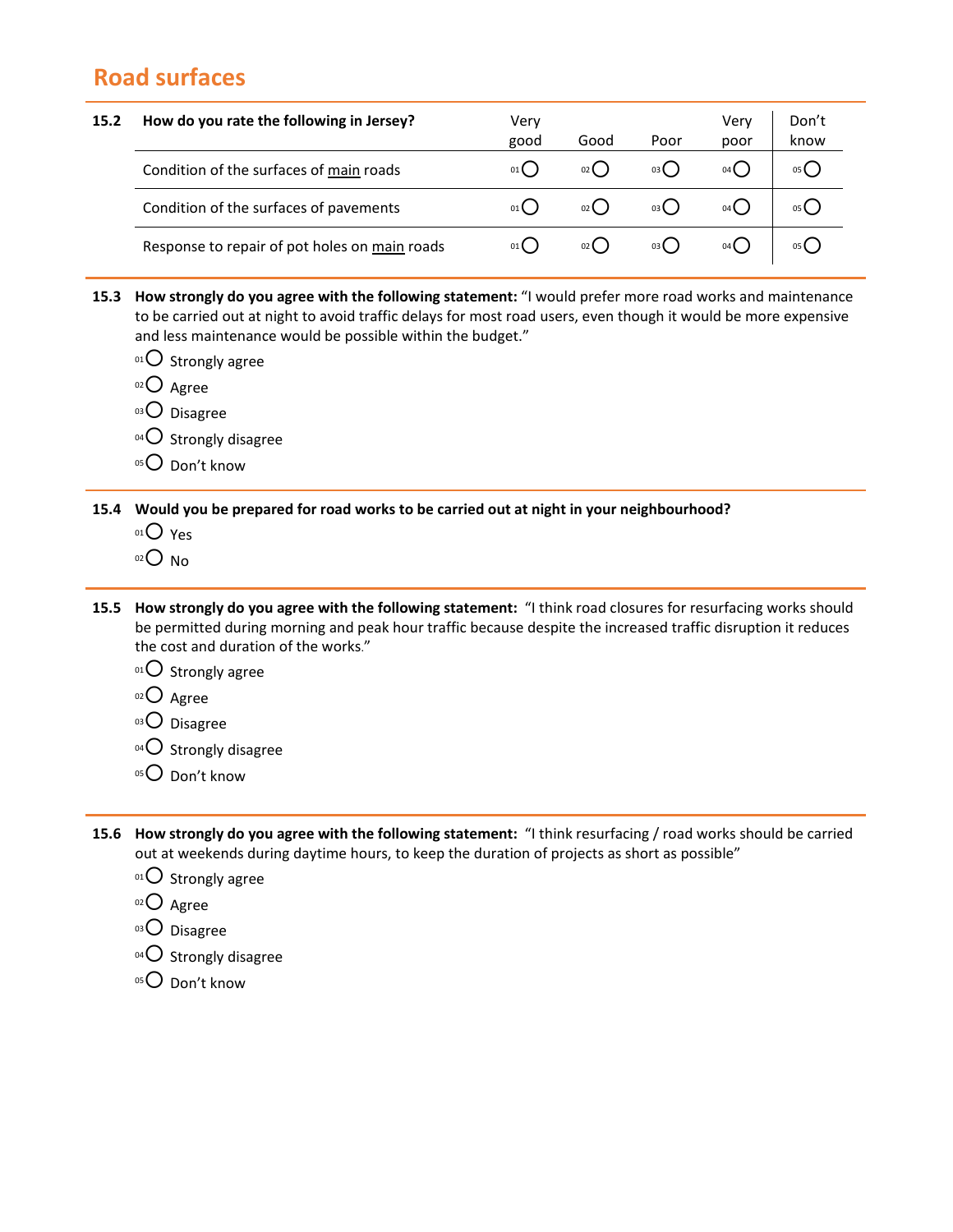# **Bus tracking**

|      | 16.1 How often do you catch the bus?                                                            |
|------|-------------------------------------------------------------------------------------------------|
|      | 01 $\overline{O}$ 2 or more times a week                                                        |
|      | $02$ Once a week                                                                                |
|      | $^{03}$ O At least once a month                                                                 |
|      | $^{04}$ Occasionally                                                                            |
|      | $050$ Never                                                                                     |
|      |                                                                                                 |
| 16.2 | How often do you use the 'Text my Bus' information service?                                     |
|      | <sup>01</sup> $\overline{O}$ 2 or more times a week                                             |
|      | $^{02}$ O Once a week                                                                           |
|      | $^{03}$ O At least once a month                                                                 |
|      | $04$ Occasionally                                                                               |
|      | $050$ Never                                                                                     |
|      |                                                                                                 |
| 16.3 | Have you used the 'Track my Bus' information service introduced this year?                      |
|      | $01O$ Yes<br>please answer questions 16.5 and 16.6                                              |
|      | $O02$ No<br>please answer the next question                                                     |
|      |                                                                                                 |
| 16.4 | If you haven't used the 'Track my Bus' information service, why is this?                        |
|      | $\Box$ I don't know what it is                                                                  |
|      | $\Box$ I don't use the bus                                                                      |
|      | $\Box$ I don't have a smartphone                                                                |
|      | Other $-p$ <i>lease specify</i>                                                                 |
|      |                                                                                                 |
|      | If you haven't used the 'Track my Bus' service, please go to question 17.1 "Heritage in Jersey" |
|      | 16.5 If you have used the 'Track my Bus' information service, how useful did you find it?       |
|      | $01$ Very useful                                                                                |
|      | $^{02}$ Fairly useful                                                                           |
|      | $03$ Not very useful<br>please answer the next question                                         |
|      | $^{04}$ Not at all useful<br>please answer the next question                                    |
|      |                                                                                                 |
|      | 16.6 If you answered 'not very' or 'not at all' useful, why is this?                            |

**\_\_\_\_\_\_\_\_\_\_\_\_\_\_\_\_\_\_\_\_\_\_\_\_\_\_\_\_\_\_\_\_\_\_\_\_\_\_\_\_\_\_\_\_\_\_\_\_\_\_\_\_\_\_\_\_\_\_\_\_**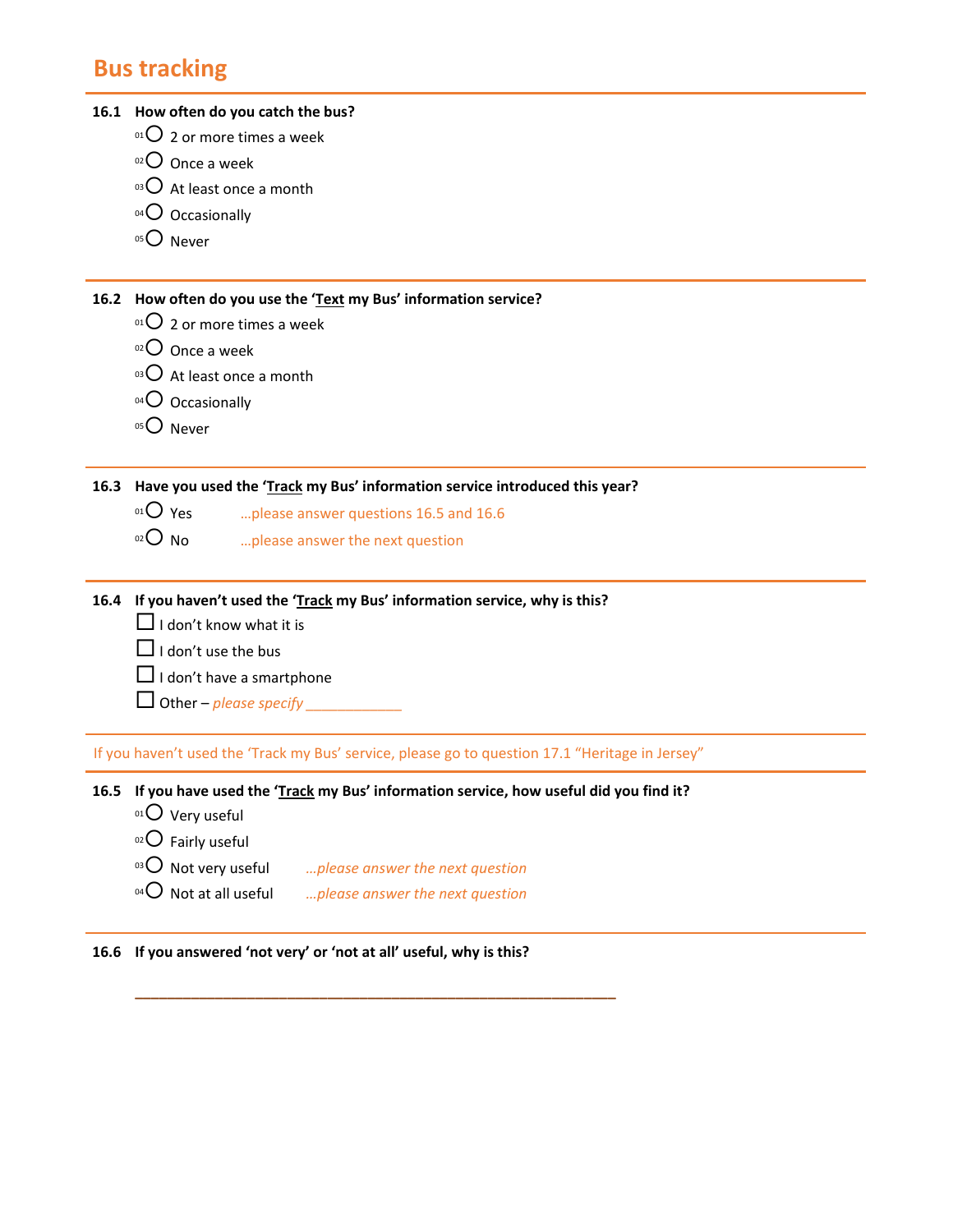### **Heritage in Jersey**

|  | 17.1 In the last 12 months have you visited any of these places? (Please tick all that apply) |  |
|--|-----------------------------------------------------------------------------------------------|--|
|--|-----------------------------------------------------------------------------------------------|--|

- $\Box$  A historic place of worship attended as a visitor (not to worship)
- $\square$  A historic fortification site (e.g. German bunker, Round Tower, Napoleonic guardhouse)

 $\square$  An archaeological site (e.g. dolmen, menhir, excavation)

- $\Box$  A heritage attraction site (e.g. War Tunnels, Jersey Heritage or National Trust site)
- $\Box$  A local history studies centre (e.g. Jersey Archive, Société Library, Local Studies resources at Jersey Library)
- $\Box$  The Jersey Archive website to do historic research
- $\Box$  None of the above

#### 17.2 Which (if any) of the following heritage oriented events or activities have you attended or participated in **over the past 12 months?** *(Please tick all that apply)*

- $\Box$  Organised historical walk or tour
- $\Box$  Heritage exhibition or display
- $\Box$  Heritage talk or workshop
- $\Box$  Living history re-enactment or event
- $\Box$  Heritage educational programme or event
- Other heritage event or activity (*please specify: \_\_\_\_\_\_\_\_\_\_\_\_\_* )
- $\Box$  None of the above

#### **17.3 Are you a member of any of the following organisations?** *(Please tick one on each row)*

| Yes  | No              |
|------|-----------------|
| 01   | 02              |
| 01   | 02              |
| 01   | 02              |
| 01   | 02              |
| 01() | $02$ $\left($   |
| 01() | 02              |
| 01(  | $02$ (          |
| 01   | 02              |
| 01   | 02              |
| 01(  | $02$ (          |
| 01(  | 02 <sup>2</sup> |
|      |                 |

#### **17.4 Have you ever volunteered your time to help a heritage organisation** (e.g. Jersey Heritage, Société Jersiaise, National Trust, Channel Islands Occupation Society, Channel Islands Family History Society)

- $01$  Yes, in the last 12 months
- $\circ$ 2 Yes, between 1 and 3 years ago
- $03$  Yes, more than 3 years ago
- <sup>04</sup> O No, but I'd consider it in the future
- <sup>05</sup> No, and I wouldn't consider it in the future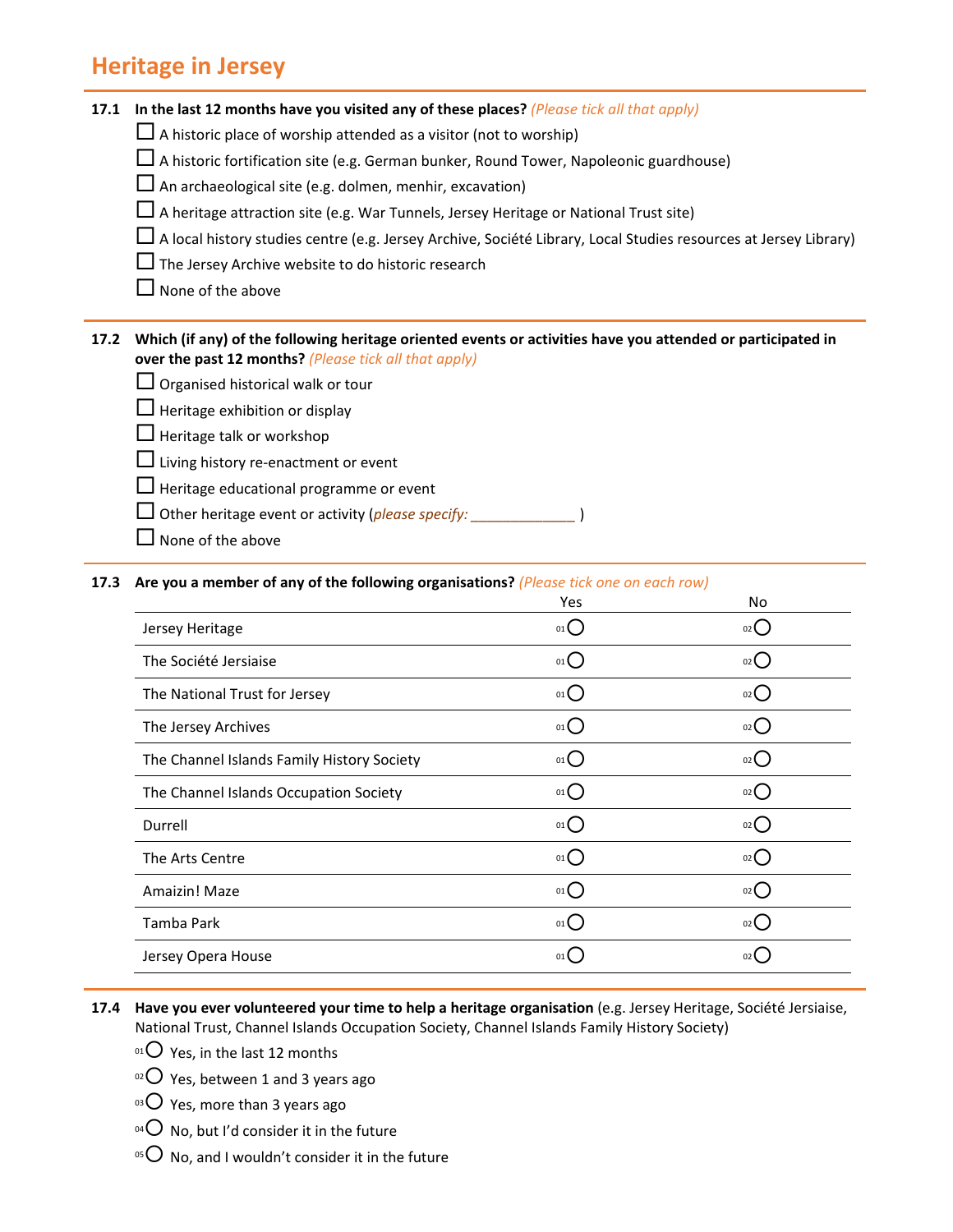## **Heritage in Jersey continued**

#### 17.5 How interested would you be in volunteering opportunities where you could be involved with creating a **heritage exhibition, event or a talk?**

- $01$  Very interested
- $02$  Quite interested
- 03 O Not very interested
- $04$  Not at all interested

**17.6 Have you ever donated any money to a heritage organisation in Jersey?**

- $01$  Yes, in the last 12 months
- $\circ$ 2 Yes, 1 to 3 years ago
- $^{03}$  Yes, more than 3 years ago
- $^{04}$  No, but I'd consider doing so in the future
- <sup>05</sup>  $\bigcirc$  No, and I wouldn't consider doing so in the future

#### 17.7 Have you ever been to any of these events or places, in Jersey or elsewhere? (Please tick one on each row) No, but I'd be No, and I wouldn't be

|                                | Yes  | NO, DUI I O DE<br>interested in going | No, and I wouldn't be<br>interested in going |
|--------------------------------|------|---------------------------------------|----------------------------------------------|
|                                |      |                                       |                                              |
| Rock or pop music festival     | 01 ( | 02 (                                  | 03 L                                         |
| Contemporary dance performance |      | 02(                                   | 03 L                                         |
| Art gallery or art exhibition  |      | 02 (                                  | 03 (                                         |

#### 17.8 The following statements are about your personal approach to life. How much do you agree or disagree **with each statement?** Neither

| with each statement?                                                          | Neither             |                    |                       |                     |                        |  |
|-------------------------------------------------------------------------------|---------------------|--------------------|-----------------------|---------------------|------------------------|--|
| (Please tick one on each row)                                                 | Definitely<br>agree | Tend to<br>agree   | agree nor<br>disagree | Tend to<br>disagree | Definitely<br>disagree |  |
| I consider myself to be a spiritual person                                    | 01                  | 02C                | 03()                  | $04$ (              | $05$ $\bigcirc$        |  |
| I am usually first amongst my friends to<br>know what's going on              | $01$ <sup>O</sup>   | $02$ $\bigcap$     | 03()                  | 04()                | 05()                   |  |
| I am happiest seeing things that have a<br>track record and proven popularity | $01$ $\bigcirc$     | 02()               | 03()                  | 04( )               | 05()                   |  |
| The arts and culture are essential to my life                                 | $_{01}O$            | $_{02}$ $\bigcirc$ | 03()                  | 04()                | 05                     |  |
| I am happy to do my own thing regardless<br>of what others might think        | $_{01}$ $O$         | $_{02}$ $\bigcirc$ | 03()                  | $04$ $\bigcap$      | 05                     |  |
| I like to enjoy life and don't worry about<br>the future                      | $_{01}()$           | 02()               | 03()                  | 04()                | 05                     |  |
| I like to get out into the countryside<br>wherever I can                      | 01()                | $02$ (             | 03 (                  | $04$ (              | $05$ $\left($          |  |